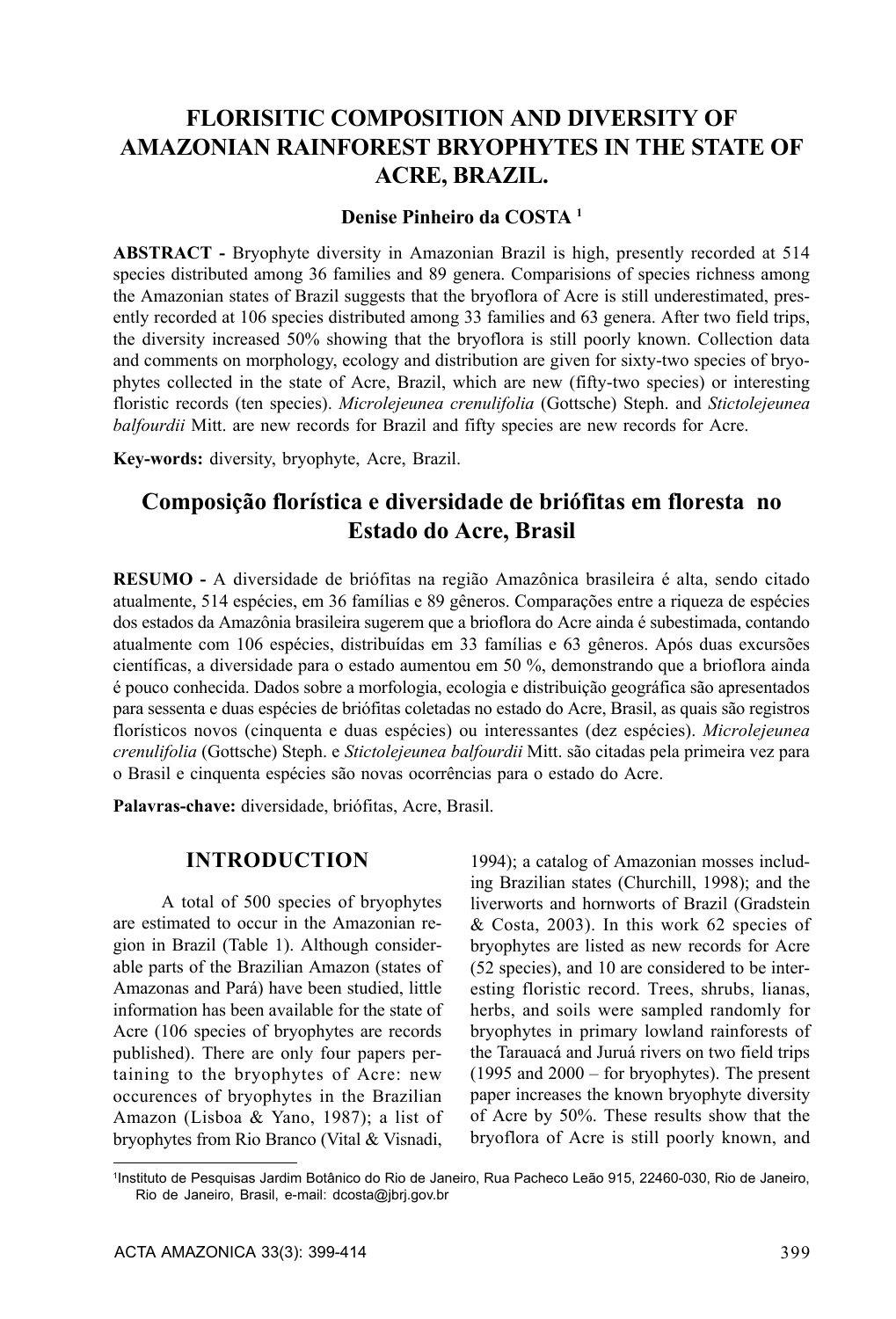more efforts are needed to better document the region bryophyte diversity in spite of the records published. Collection data and comments on morphology, ecology and distribution (the world and Brazil) are given for sixty-two species of bryophtes.

| <b>STATES</b> | SPECIES OF MOSSES * | SPECIES OF HEPATICS ** | NUMBER OF SPECIES |
|---------------|---------------------|------------------------|-------------------|
| Roraima       | 59                  | 53                     | 112               |
| Rondônia      | 108                 | 19                     | 117               |
| Amapá         | 24                  | 21                     | 45                |
| Acre          | $60 (+16)$          | $46 (+36)$             | $106 (+54)$       |
| Amazonas      | 205                 | 232                    | 437               |
| Pará          | 133                 | 132                    | 265               |
| Maranhão      | 11                  | 7                      | 18                |
| Goiás         | 6                   | 48                     | 54                |
| Mato Grosso   | 51                  | 65                     | 611               |
| <b>TOTAL</b>  | 264 spp.            | ca. 250 spp.           | ca. 514           |

**Table 1 –** Bryophyte species in the Amazonian states of Brazil (*sensu lato*). \* = Data from Churchill (1998) and \*\* = Data from Gradstein & Costa (2003).

# **MATERIAL AND METHODS**

In 1995 the present author began a collaboration with the Universidade Federal do Acre (UFAC), and to date, two field trips (Tarauacá and Juruá rivers) have yielled a total of 600 specimens and 130 species of bryophytes, including several new records for the state of Acre and two for Brazil. Samples were collected in the vegetation of terra firme, várzea (floodplain), igarapé (streams), and salão (walls of the rivers and streams presenting canalized stretches are called salões). All the samples collected are deposited at the herbarium of the Jardim Botânico do Rio de Janeiro (RB), with duplicates sent to the herbarium of the Universidade Federal do Acre (UFAC).

The taxa are listed alphabetically by family, genus, and species separated in two groups, hepaticae and mosses. Taxonomic and bryogeographical comments are given. The Brazilian states are presented by the main geographical regions and the names of the states are abbreviated as follows:

North: Roraima (RR), Rondônia (RO), Amapá (AP), Acre (AC), Amazonas (AM), Pará (PA), Tocantins (TO).

Northeast: Maranhão (MA), Piauí (PI), Ceará (CE), Rio Grande do Norte (RN), Paraíba (PB), Pernambuco (PE), Ilha Fernando de Noronha (FN), Alagoas (AL), Sergipe (SE), Bahia (BA).

Middle-West: Goiás (GO), Mato Grosso (MT), Mato Grosso do Sul (MS).

Southeast: Minas Gerais (MG), Espírito Santo (ES), Rio de Janeiro (RJ), São Paulo (SP).

South: Paraná (PR), Santa Catarina (SC), Rio Grande do Sul (RS).

The symbols preceding the taxa mean:  $*$  = new record to Acre (52 species: 36 hepatics and 16 mosses); \*\* = new record to Brazil (2 hepatics).

## **RESULTS**

A total of 130 bryophytes species were identified during two field trips carried out in 1995 and 2000 (130 species in 65 genera and 27 families) to Acre, of which fifty-two species are new records for Acre (36 hepatic and 16 mosses) and two are new records for Brazil.

In total, sixty-two taxa are listed by family, genus and species separated in hepatics and mosses, with taxonomical comments, geographical distribution (world and Brazil), references, and specimens examined.

The interesting records were selected, based mostly on the range extensions and, in general, the comments were included in the species distribution.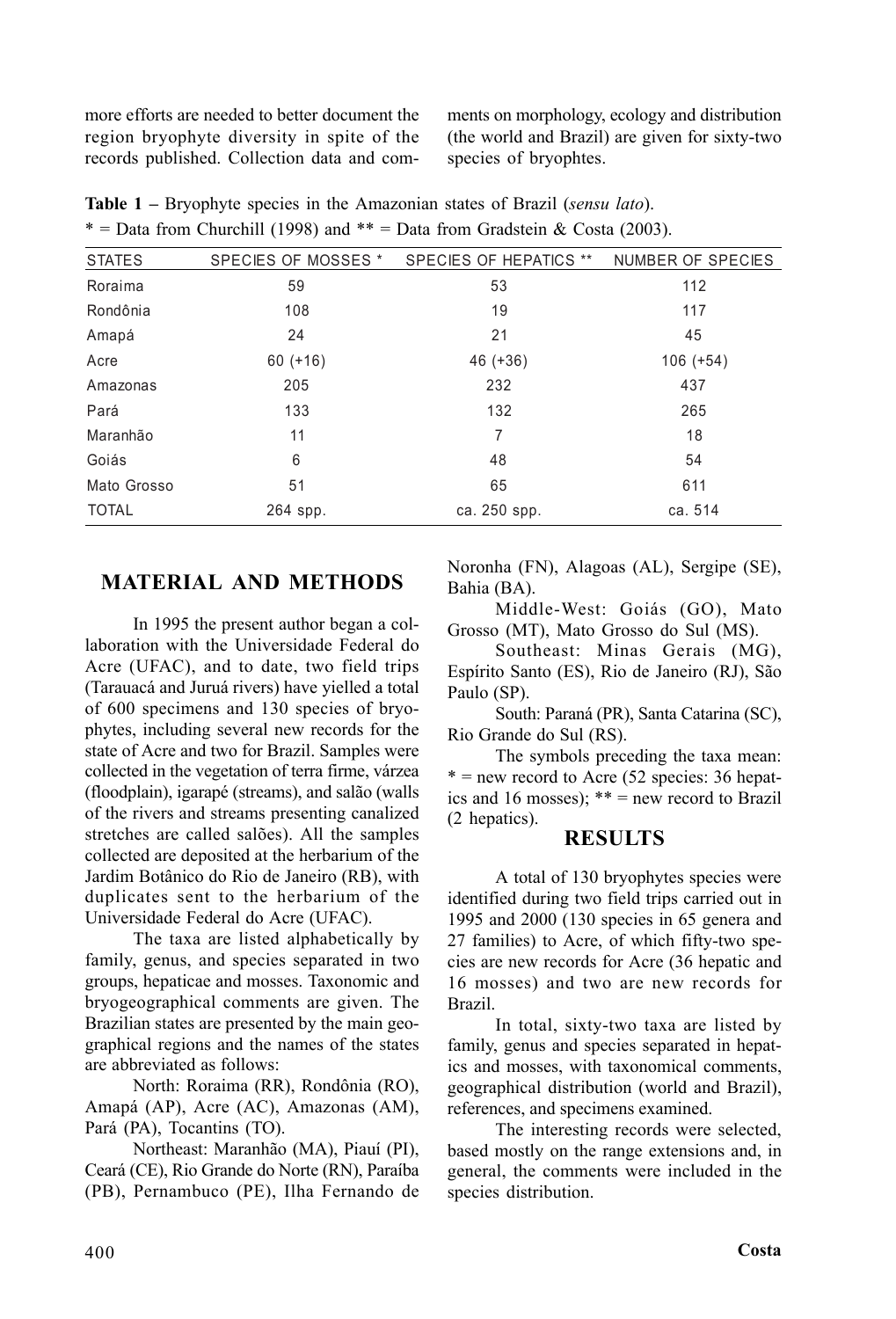## **Hepaticae**

### **Aneuraceae**

#### **\*** *Riccardia amazonica* **(Spruce) S. W. Arnell**

Similar to *R. tenuicula*, differing in the main axis being 4-7 cells thick, while *R. tenuicula* is only 3 cells thick. General distribution: Afro-American, widely distributed in Tropical America (Meenks, 1987). Brazil: AP, AM, PA, PE, ES, RJ, SP.

Acre: Município de Tarauacá, Vale do Alto Juruá, Rio Tarauacá, Reserva Indígena da Praia do Carapanã, Colocação do Seringal do Sumaré, 8°30'84"-71°27'83", on decaying wood, 19-XI-1995, *Costa 2652* (RB); Colocação Samauma, 8°23'03"-71°17'27", on rotten wood, 24-XI-1995, *Costa 2831* (RB), on the base of tree trunk, *Costa 2851 p.p.* (RB); Colocação Bom Jardim, 8°17'80"-71°08'60", on rotten wood, 26-XI-1995, *Costa 2898* (RB); Reserva Extrativista do Alto Juruá, Rio Tejo, Vila da Restauração, Base de Pesquisa da Restauração, 9°02'52"-72°16'22", on decaying wood, 30-XI-2000, *Costa 3930* (RB); on decaying wood, 1-XII-2000, *Costa 3959* (RB).

## **\*** *Riccardia digitiloba* **(Spruce ex Steph.) Pagán**

Easily recognized by the tiny thallus with gemmiferous branches like fingers. Ge neral distribution: Tropical America (Hell, 1969). Brazil: AM, PE, ES, MG, RJ, SP.

Acre: Município de Tarauacá, Vale do Alto Juruá, Rio Tarauacá, Reserva Indígena da Praia do Carapanã, Colocação Bom Jardim, 8°17'80"-71°08'60", on bark, 26-XI-1995, *Costa 2906* (RB); Reserva Extrativista do Alto Juruá, Rio Tejo, Vila da Restauração, Base de Pesquisa da Restauração, 9°02'52"-72°16'22", on decaying wood, 30-XI-2000, *Costa 3943 p.p.* (RB); on decaying wood, 1-XII-2000, *Costa 3958 p.p.* (RB).

## **Frullaniaceae**

#### **\*** *Frullania ericoides* **(Nees) Mont.**

Leaves squarrose when moist, lobules saccate close to the stem, stylus uniseriate (4- 7 cells long), and surface of perianth rough. General distribution: Pantropical (Schuster,

1992). Brazil: PA, PB, PE, FN, SE, BA, GO, MT, MG, ES, RJ, SP, PR, RS.

Acre: Reserva Extrativista do Alto Juruá, Rio Tejo, Vila da Restauração, Base de Pesquisa da Restauração, 9°02'52"-72°16'22", on fallen branch, 4-XII-2000, *Costa 4003 p.p.* (RB).

### **\*** *Frullania nodulosa* **(Reinw., Blume & Nees) Nees**

Recognized by the pendent lobules. General distribution: Tropical and subtropical regions of Asia, Africa, and America (Schuster, 1992). Brazil: RR, AM, PA, PE, BA.

Acre: Município de Tarauacá, Vale do Alto Juruá, Rio Tarauacá, Reserva Indígena da Praia do Carapanã, Fazenda do Barro, 8°20'71- 80"-71°11'97-91", on fallen branch, 16-XI-1995, *Costa 2571* (RB); Colocação Bom Jardim, 8°17'80"-71°08'60", on soil, 26-XI-1995, *Costa 2904* (RB).

## **Lejeuneaceae**

### **\*** *Acrolejeunea emergens* **(Mitt.) Steph.**

Recognized by the lobule with 2-4 teeth. General distribution: Tropical America, Africa, and India (Gradstein, 1994). Brazil: RR, RO, AM, PA, MA, BA, GO, MS, MT, MG, RJ, SP.

Acre: Município de Tarauacá, Vale do Alto Juruá, Rio Tarauacá, Reserva Indígena da Praia do Carapanã, after Erundina's house, 8°32'85"-71°28'65", on bark, 17-XI-1995, *Costa 2601* (RB).

**\*** *Amphilejeunea reflexistipula* **(Lehm. & Lindenb.) Gradst.**

Underleaves entire, orbicular to reniform  $(1-1,5 \times \text{wider than long})$ , more than 3 x stem width. General distribution: Tropical South America, reaching Argentina (Schäfer-Verwimp, 1991). Brazil: AM, MT, ES, RJ, SP.

Acre: Município de Tarauacá, Vale do Alto Juruá, Rio Tarauacá, Reserva Indígena da Praia do Carapanã, Colocação do Seringal de Tamandaré, 8°32'85"-71°28'65", on bark, 18-XI-1995, *Costa 2614* (RB); on palm trunk, 18-XI-1995, *Costa 2635 p.p.* (RB).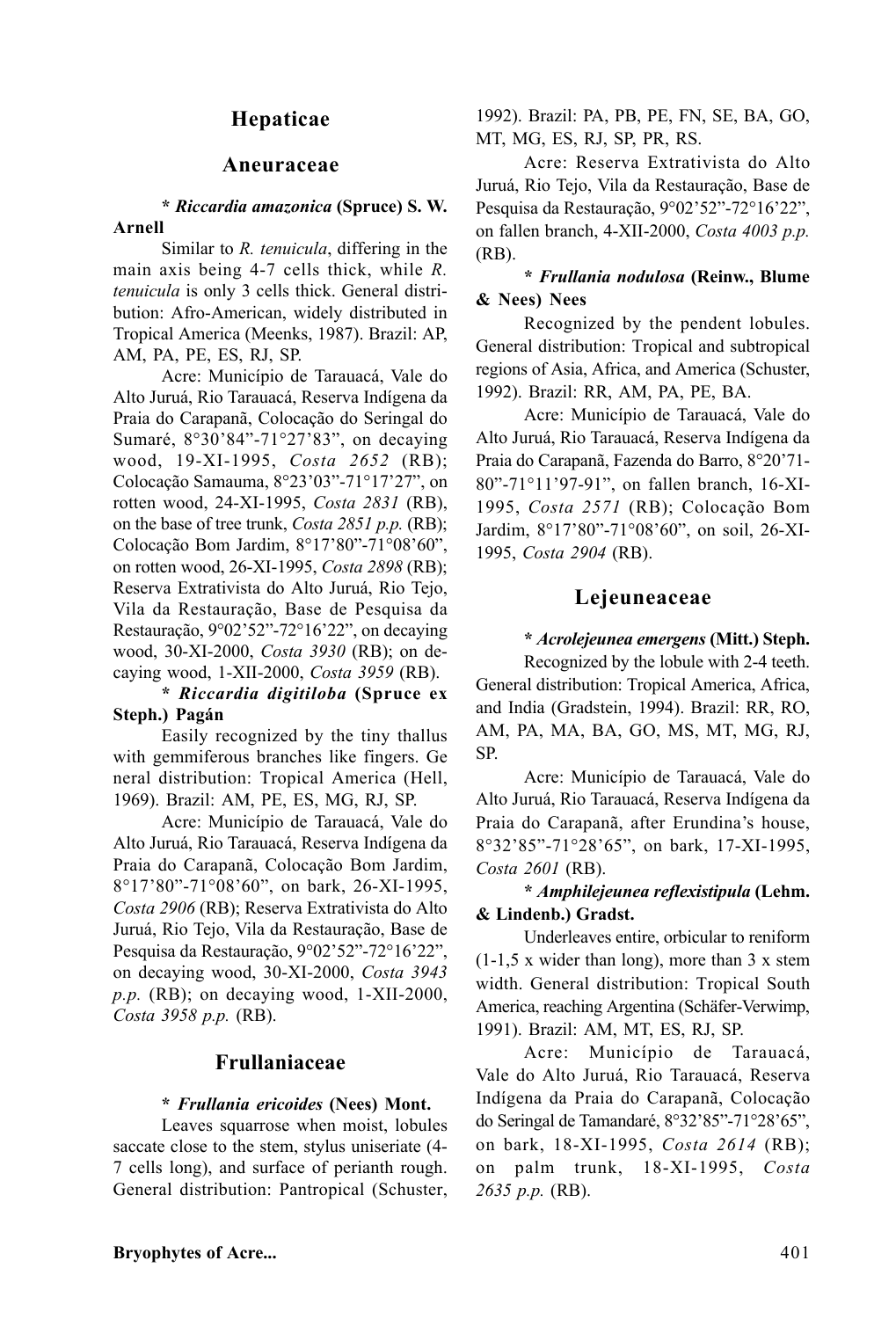## **\*** *Cephalantolejeunea temnanthoides* **(Steph.) R.M. Schust.**

Underleaves entire, perianth keels denticulate, female branches arise from the axils of male bracts. General distribution: a rare Amazonian rheophyte species (Reiner-Drehwald & Weiss, in press). Brazil: AM (Rio Juruá), this is the second report to Brazil.

Acre: Município de Tarauacá, Vale do Alto Juruá, Rio Tarauacá, Reserva Indígena da Praia do Carapanã, Colocação do Seringal do Sumaré, 8°30'84"-71°27'83", on banks along the rivulet, 19-XI-1995, *Costa 2683 p.p.* (RB); Colocação Vai quem quer, 8°24'39"-71°17'90", on root, 23-XI-1995, *Costa 2783* (RB); Colocação Samauma, 8°23'03"-71°17'27", on rotten wood, 24-XI-1995, *Costa 2823 p.p.* (RB); Reserva Extrativista do Alto Juruá, Rio Tejo, Cachoeira da Boa Vista em direção a Restauração, on banks along the river, 3-XII-2000, *Costa 3991 p.p.* (RB).

## **\*** *Ceratolejeunea cornuta* **(Lindenb.) Schiffn.**

Leaves with ocelli not in a row. underleaves ovate, more than 2 x the stem width, perianth with four terete horns. General distribution: Tropical America. Brazil: RR, RO, AP, AM, PA, PE, MG, RJ, SP, PR, SC.

Acre: Município de Tarauacá, Vale do Alto Juruá, Rio Tarauacá, Reserva Indígena da Praia do Carapanã, Seringal do Pacujá, 8°17'38"-71°06'40", on decaying wood, 15-XI-1995, *Costa 2533 p.p.* (RB); Fazenda do Barro, 8°20'71-80"-71°11'97-91", on bark, 16-XI-1995, *Costa 2560* (RB); Colocação do Seringal do Sumaré, 8°30'84"-71°27'83", on bark, 19- XI-1995, *Costa 2668* (RB); Colocação Samauma, 8°23'03"-71°17'27", on decaying wood, 24-XI-1995, *Costa 2842 p.p., 2859 p.p.* (RB); on bark, *Costa 2883* (RB).

### **\*** *Cheilolejeunea adnata* **(Kunze) Grolle**

Recognized by the caducous leaves with marginal rhizoids. General distribution: Tropical America (Grolle, 1977). Brazil: RR, AM, PA, PE, MG, ES, SP, PR.

Acre: Reserva Extrativista do Alto Juruá, Rio Bagé, 8°56'11"-72°33'41", on the base of tree trunk, 28-XI-2000, *Costa 3904 p.p.* (RB); Rio Tejo, Vila da Restauração, Base de

Pesquisa da Restauração, 9°02'52"-72°16'22", on decaying wood, 1-XII-2000, *Costa 3951 p. p.* (RB).

## **\*** *Cheilolejeunea clausa* **(Nees & Mont.) R.M. Schust.**

Recognized by the leaves not caducous, underleaves orbicular, bifid to 1/3 or more, base rounded. General distribution: Tropical America (Schuster, 1980). Brazil: AM, PA, PE, BA, GO, MS, MG, RJ, SP, PR.

Acre: Município de Tarauacá, Vale do Alto Juruá, Rio Tarauacá, Reserva Indígena da Praia do Carapanã, Colocação do Seringal do Sumaré, 8°30'84"-71°27'83", on fallen trunk, 19-XI-1995, *Costa 2654 p.p.* (RB); Colocação Vai quem quer, 8°20'72"-71°11'95", on rotten wood, 23-XI-1995, *Costa 2812* (RB); Reserva Extrativista do Alto Juruá, Rio Tejo, Vila da Restauração, Base de Pesquisa da Restauração, 9°02'52"-72°16'22", on fallen branch, 30-XI-2000, *Costa 3927 p.p.* (RB); on fallen branch, 1-XII-2000, *Costa 3951 p.p.* (RB).

## **\*** *Cololejeunea obliqua* **(Nees & Mont.) Schiffn.**

Leaves more or less symmetric, ovate or rounded, lobe cells papillose, lobules bidentate, perianth cells papillose. General distribution: Tropical America (Pôrto, 1989, 1990). Brazil: AM, PA, PE, RJ, SP, PR, SC.

Acre: Município de Tarauacá, Vale do Alto Juruá, Rio Tarauacá, Reserva Indígena da Praia do Carapanã, Colocação Morada Nova, 8°20'72"-71°11'95", on living leaves, 25-XI-1995, *Costa 2888 p.p.* (RB); Reserva Extrativista do Alto Juruá, Rio Bagé, 8°56'11"- 72°33'41", on living leaves, 28-XI-2000, *Costa 3903 p.p.* (RB); Rio Tejo, Vila da Restauração, Base de Pesquisa da Restauração, 9°02'52"- 72°16'22", on living leaf of palm, 30-XI-2000, *Costa 3937* (RB); on living leaf of bromelia, *Costa 3938 p.p.* (RB); on fallen branch, *Costa 3950 p.p.* (RB); on living leaf of palm, 1-XII-2000, *Costa 3955 p.p.* (RB).

## **\*** *Cololejeunea subcardiocarpa* **Tixier**

Leaves with hyaline border extending to the dorsal lobe margin, cells smooth, lobules well developed. General distribution: Tropical America (Tixier, 1980). Brazil: AM, PE, MG, ES, SP, PR, SC.

Acre: Reserva Extrativista do Alto Juruá, Rio Bagé, 8°56'11"-72°33'41", on living leaves, 28-XI-2000, *Costa 3901 p.p.* (RB).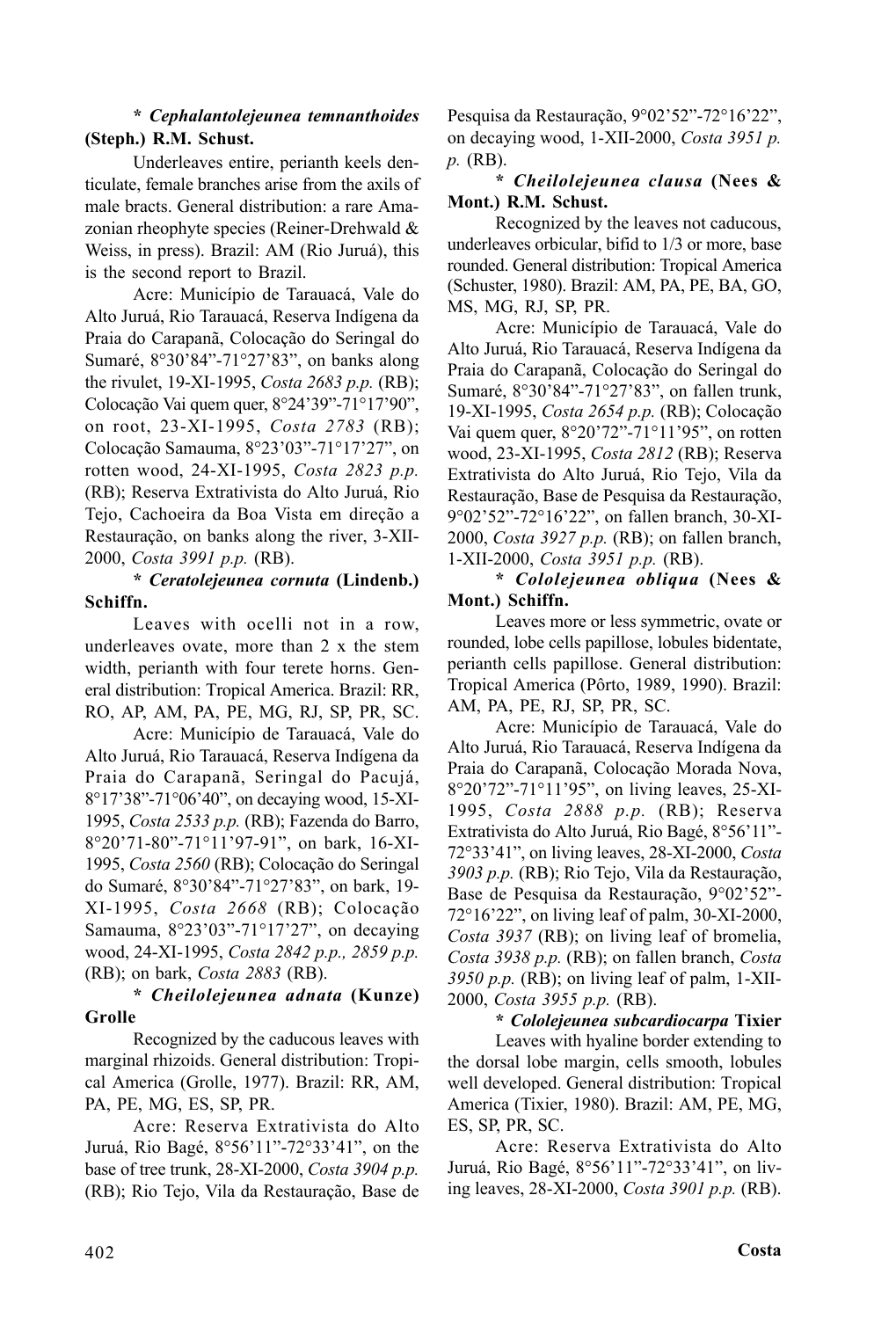### **\*** *Lejeunea boryana* **Mont.**

Easily recognized by the underleaves with a tooth on the lateral margin and cuticle strongly papillose. General distribution: West Indies, Venezuela, Guianas, and Brazil. (Reiner-Drehwald & Goda, 2000). Brazil: AM, PA, RJ.

Acre: Reserva Extrativista do Alto Juruá, Rio Tejo, Vila da Restauração, Base de Pesquisa da Restauração, 9°02'52"-72°16'22", on bark, 1-XII-2000, *Costa 3960 p.p.* (RB).

### *Lejeunea phyllobola* **(Nees) Mont.**

Plants with caducous leaves, and androecium with bracteoles throughout the antheridial spike. General distribution: Tropical America (Schuster, 1980). Brazil: AC, AM, PA, BA, ES, RJ, SP, RS.

Acre: Município de Tarauacá, Vale do Alto Juruá, Rio Tarauacá, Reserva Indígena da Praia do Carapanã, Fazenda do Barro, 8°20'71- 80"-71°11'97-91", on branches of canopy, 16- XI-1995, *Costa 2562* (RB); Reserva Extrativista do Alto Juruá, Rio Bagé, 8°56'11"-72°33'41", on bark, 28-XI-2000, *Costa 3905 p.p.* (RB); Rio Tejo, Vila da Restauração, Base de Pesquisa da Restauração, 9°02'52"-72°16'22", on bark, 30-XI-2000, *Costa 3944* (RB); on decaying wood, 2-XII-2000, *Costa 3970 p.p.* (RB); Cachoeira da Boa Vista em direção a Restauração, on tree trunk, 3-XII-2000, *Costa 3995* (RB); Foz do Rio Tejo, Hospedaria, 8°57'7"-72°33'34", on bark, 6-XII-2000, *Costa 4014* (RB).

### **\*** *Lejeunea laetevirens* **Nees & Mont.**

Plants with caducous branches, with normal or reduced lobules, or both in the same plant, and underleaves with a conspicuous lateral tooth. General distribution: Tropical America, Southeastern USA, Paraguay, and Northern Argentina (Reiner-Drehwald, 2000). Brazil: RR, PA, PE, FN, BA, ES, RJ, SP.

Acre: Reserva Extrativista do Alto Juruá, Rio Tejo, Vila da Restauração, Base de Pesquisa da Restauração, 9°02'52"-72°16'22", on decaying wood, 30-XI-2000, *Costa 3935* (RB).

### **\*** *Lopholejeunea eulopha* **(Taylor) Schiffn.**

Recognized by the underleaves of main stems twice wider than long and female bracteole strongly toothed. General distribution: Pantropical. According to Gradstein (1994), a rare species in the Neotropics. Brazil: AM, this is the second record for Brazil.

Acre: Município de Tarauacá, Vale do Alto Juruá, Rio Tarauacá, Reserva Indígena da Praia do Carapanã, Fazenda do Barro, 8°14'- 70°57", on bark, 15-XI-1995, *Costa 2553* (RB).

## **\*** *Lopholejeunea nigricans* **(Lindenb.) Schiffn.**

Leaf apex apiculate or rounded, developed lobule partially flattened with free margin acute, perianth emergent. General distribution: Pantropical (Gradstein, 1994). Brazil: AM, PA, PE, GO, MT, MG, ES, RJ, SP, PR, SC.

Acre: Município de Tarauacá, Vale do Alto Juruá, Rio Tarauacá, Reserva Indígena da Praia do Carapanã, Colocação do Seringal do Sumaré, 8°30'84"-71°27'83", on the canopy branch, 19-XI-1995, *Costa 2671 p.p.* (RB); Reserva Extrativista do Alto Juruá, Rio Bagé, 8°56'11"-72°33'41", on bark, 28-XI-2000, *Costa 3906 p.p.* (RB); Rio Tejo, Vila da Restauração, Base de Pesquisa da Restauração, 9°02'52"-72°16'22", on bark, 30-XI-2000, *Costa 3922 p.p.* (RB); on decaying wood, 30- XI-2000, *Costa 3942 p.p.* (RB); Foz do Rio Tejo, Hospedaria, 8°57'7"-72°33'34", on rotten wood, 6-XII-2000, *Costa 4010 p.p.* (RB).

### **\*\*** *Microlejeunea crenulifolia* **(Gottsche) Steph.**

Easily recognized by the distant leaves, apex rounded, margin distinctly crenate-serrate. General distribution: Trinidad and French Guiana (Bischler *et al*., 1963). According to Bischler *et al.* (1963), rare and probably confined to the Antilles and Guiana, this is the first record for Brazil.

Acre: Município de Tarauacá, Vale do Alto Juruá, Rio Tarauacá, Reserva Indígena da Praia do Carapanã, Colocação do Seringal de Tamandaré, 8°32'85"-71°28'65", on palm trunk, 18-XI-1995, *Costa 2635 p.p.* (RB); Colocação Bom Jardim, 8°17'80"-71°08'60", on palm root, 26-XI-1995, *Costa 2899* (RB).

## **\*\*** *Stictolejeunea balfourdii* **Mitt.**

According to Gradstein (1994), this species has been little collected and probably has been overlooked. It is recognized by the *Lejeunea*-type vegetative branches, underleaves suborbicular with two or three times stem width. General distribution: Tropical America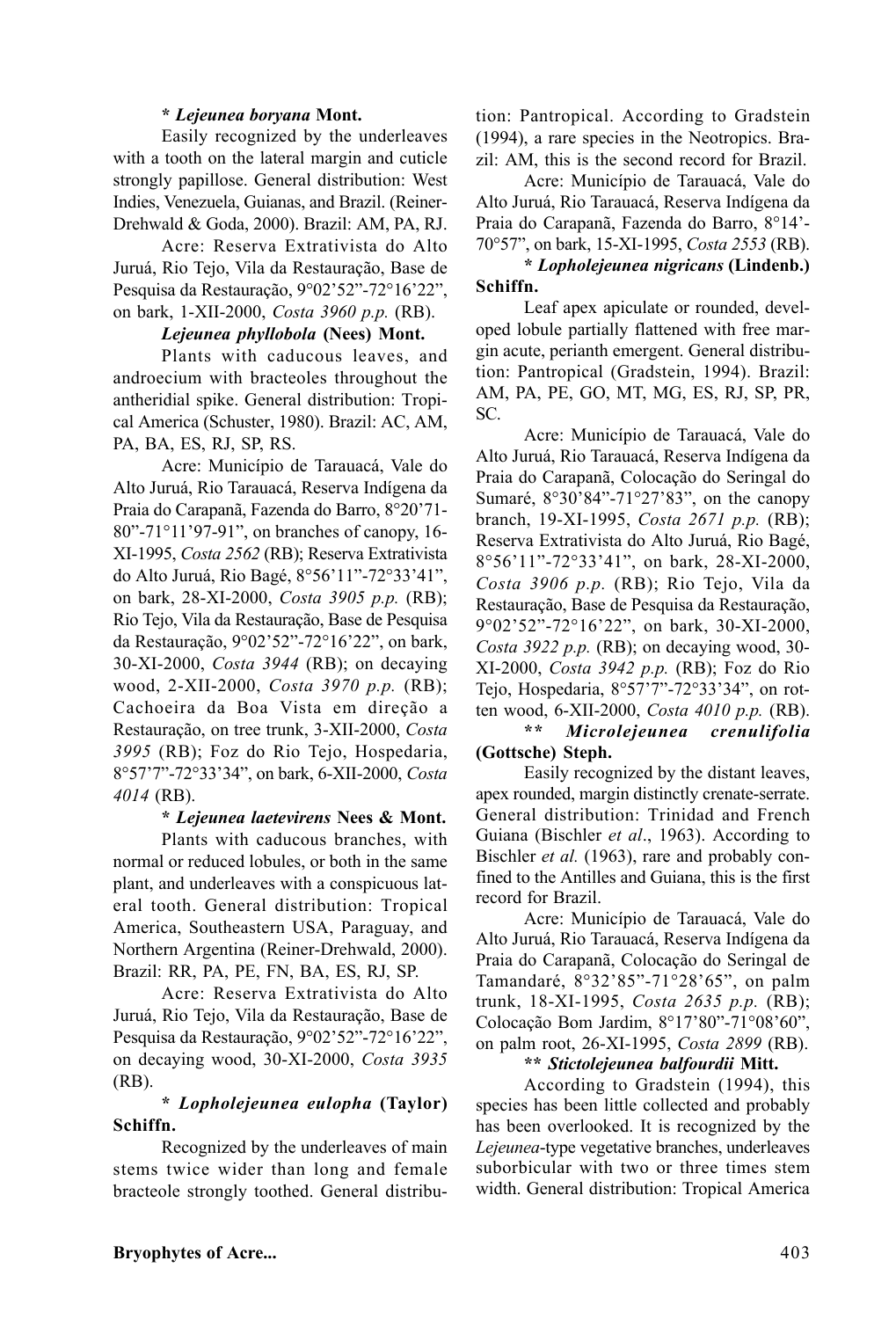and Africa, Malesia, Australia, New Caledonia, Caroline Islands, and Hawaii (Gradstein, 1994). This is the first record for Brazil.

Acre: Reserva Extrativista do Alto Juruá, Foz do Rio Tejo, Hospedaria, 8°57'7"- 72°33'34", on tree root, 6-XII-2000, *Costa 4012* (RB).

### **\*** *Symbiezidium barbiflorum* **(Lindenb. & Gottsche) A. Evans**

Recognized by the perianth with short spines, cilia or lacinia in the ventral surface. General distribution: Tropical America (Gradstein, 1994). Brazil: AM, PA, PE, BA, ES, RJ, SP, SC.

Acre: Município de Tarauacá, Vale do Alto Juruá, Rio Tarauacá, Reserva Indígena da Praia do Carapanã, Colocação Morada Nova, 8°20'71-80"-71°11'97-91", on bark, 16-XI-1995, *Costa 2580* (RB); Colocação do Seringal do Sumaré, 8°30'84"-71°27'83", on rotten wood, 19-XI-1995, *Costa 2681 p.p.* (RB); Colocação do Macuripe, 8°27'64"-71°22'31", on rotten wood, 20-XI-1995, *Costa 2681 p.p.* (RB); 8°26'96"-71°20'95", on bark, 21-XI-1995, *Costa 2734, 2742* (RB); Colocação Vai quem quer, 8°24'39"-71°17'90", on bark, 23-XI-1995, *Costa 2784, 2792, 2800 p.p.* (RB); Colocação Samauma, 8°23'03"- 71°17'27", on bark, 24-XI-1995, *Costa 2847, 2850, 2853* (RB); Colocação Morada Nova, 8°20'72"-71°11'95", on liana, 25-XI-1995, *Costa 2866* (RB); on bark, *Costa 2877 p.p., 2886 p.p.* (RB); Colocação Bom Jardim, 8°17'80"-71°08'60", on bark, 26-XI-1995, *Costa 2896* (RB).

### **\*** *Symbiezidium transversale* **(Sw.) Trevis.**

Ventral surface of the perianth smooth or with cilia or lacinia in 1-2 rows. General distribution: Tropical America (Gradstein, 1994). Brazil: AP, AM, PA, MG, ES, RJ.

Acre: Município de Tarauacá, Vale do Alto Juruá, Rio Tarauacá, Reserva Indígena da Praia do Carapanã, Colocação Morada Nova, 8°20'72"-71°11'95", on bark, 25-XI-1995, *Costa 2892* (RB); Reserva Extrativista do Alto Juruá, Rio Bagé, 8°56'11"-72°33'41", on bambu, 28-XI-2000, *Costa 3908 p.p.* (RB); Rio Tejo, Vila da Restauração, Base de Pesquisa da Restauração, 9°02'52"-72°16'22", on decaying wood, 30-XI-2000, *Costa 3924 p.p.* (RB); on liana, 30-XI-2000, *Costa 3929 p.p.* (RB).

## **Marchantiaceae**

#### **\*** *Marchantia chenopoda* **L.**

Recognized by the ventral scales along thallus midline, appendages with acuminate apex, and margins of gemmae cups strongly ciliate. General distribution: Tropical America (Bischler, 1984; Hell, 1969; Vianna, 1985). Brazil: AM, MT, DF, MG, ES, RJ, SP, PR, RS.

Acre: Município de Tarauacá, Vale do Alto Juruá, Rio Tarauacá, Reserva Indígena da Praia do Carapanã, Fazenda do Barro, 8°14'- 70°57", on bank soil, 15-XI-1995, *Costa 2554* (RB); Reserva Extrativista do Alto Juruá, Rio Tejo, on bank soil along river, 27-XI-2000, *Costa 3898 p.p.* (RB); Cachoeira da Boa Vista forward to Restauração, on bank soil along the river, 3-XII-2000, *Costa 3989 p.p.* (RB).

### **Monocleaceae**

### **\*** *Monoclea gottschei* **Lindb.**

Frequently confused with *Dumortiera hirsuta* (Sw.) Nees, differing in the thallus margin undulate-crispate, without a midrib, and with oil bodies on the surface. General distribution: Tropical and subtropical America (Gradstein *et al.*, 1992). Brazil: AM, PE, RJ, SP, RS. This is the second record for the Amazonian region.

Acre: Município de Tarauacá, Vale do Alto Juruá, Rio Tarauacá, Reserva Indígena da Praia do Carapanã, 8°26'96"-71°20'95", on bank soil along rivulet (igarapé), 21-XI-1995, *Costa 2753* (RB); Colocação Samauma, 8°23'03"-71°17'27", on rotten wood, 24-XI-1995, *Costa 2843, 2857, 2884* (RB); Reserva Extrativista do Alto Juruá, Rio Tejo, Vila da Restauração, Base de Pesquisa da Restauração, 9°02'52"-72°16'22", on bank soil along rivulet (igarapé), 30-XI-2000, *Costa 3928 p.p.* (RB).

## **Pallaviciniaceae**

# **\*** *Pallavicinia lyelii* **(Hook.) Gray**

Similar to *Symphyogyna brasiliensis* (Nees) Nees & Mont., differing in the pres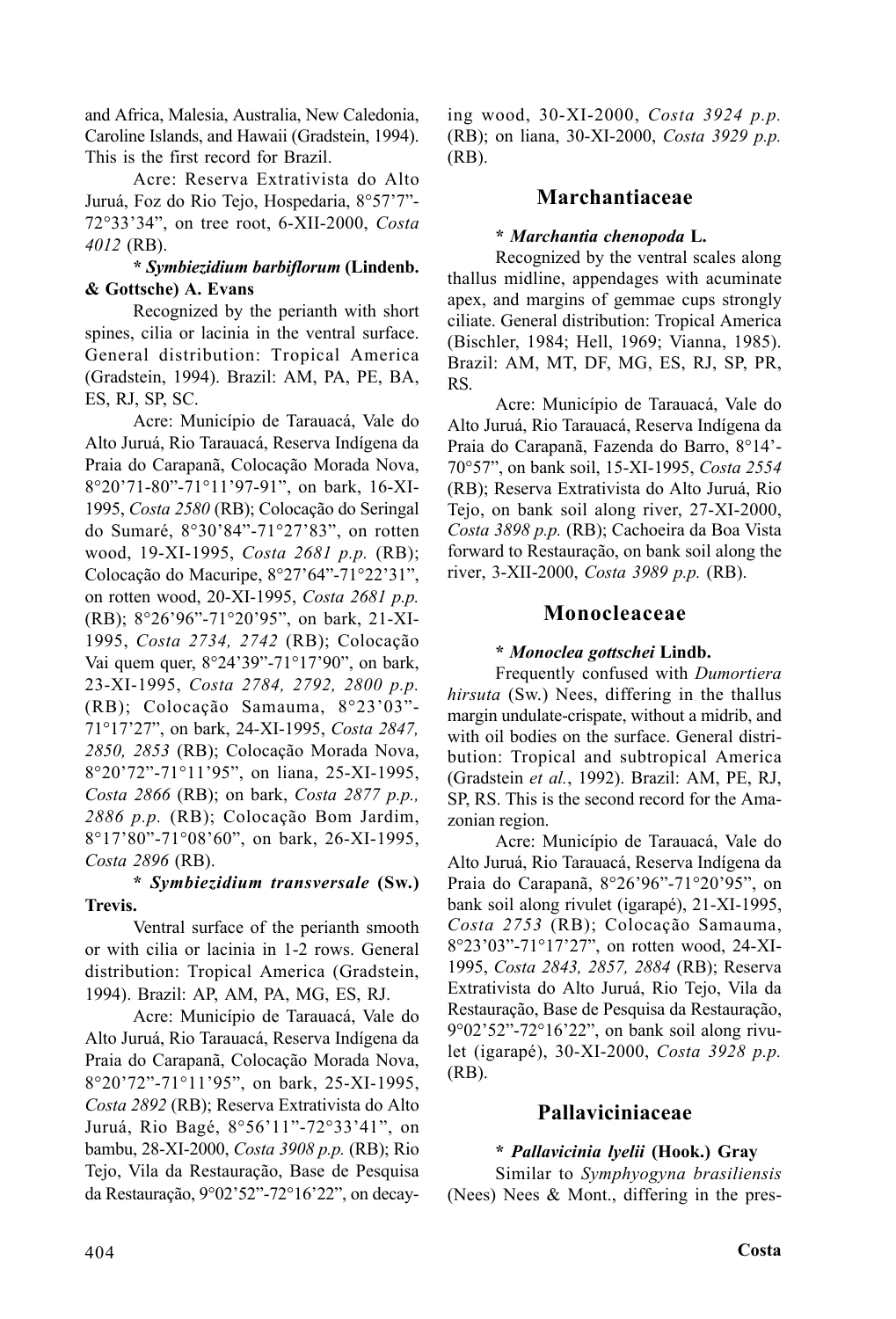ence of slime hairs along the margins. General distribution: Widespread (Hässel de Menéndez, 1961; Hell, 1969). Brazil: AM, PA, RJ, SP, SC, RS.

Acre: Município de Tarauacá, Vale do Alto Juruá, Rio Tarauacá, Reserva Indígena da Praia do Carapanã, 8°26'96"-71°20'95", on soil, 21-XI-1995, *Costa 2733* (RB).

### **\*** *Symphyogyna brongniartii* **Mont.**

Thallus deeply lobate to the midrib, lobes with distinct tooth. General distribution: Tropical America. Brazil: AM, MG, RJ, SP, SC.

Acre: Município de Tarauacá, Vale do Alto Juruá, Rio Tarauacá, Reserva Indígena da Praia do Carapanã, 8°26'96"-71°20'95", on termite nests, 21-XI-1995, *Costa 2738 p.p.* (RB).

## **Plagiochilaceae**

### *\** **Plagiochila aerea Taylor**

Recognized by the leaves narrow elongate with one or two large teeth at the apex, cells elongate. General distribution: Tropical America (Grolle & Heinrichs, 1999). Brazil: reported without locality.

Acre: Município de Tarauacá, Vale do Alto Juruá, Rio Tarauacá, Reserva Indígena da Praia do Carapanã, Colocação do Seringal de Macuripe, 8°27'64"-71°22'31", on bark, 20- XI-1995, *Costa 2689 p.p.* (RB).

*\* Plagiochila corrugata (***Nees) Nees & Mont.**

Recognized by the leaves with the ventral margins strongly crispate-undulate. General distribution: Tropical America (Lemos-Michel, 1999). Brazil: PE, BA, MG, ES, RJ, SP, PR, SC, RS.

Acre: Reserva Extrativista do Alto Juruá, Rio Tejo, Vila da Restauração, Base de Pesquisa da Restauração, 9°02'52"-72°16'22", on tree branches, 2-XII-2000, *Costa 3978 p.p.* (RB).

#### *\* Plagiochila cristata* **(Sw.) Lindenb.**

Plants with leaves longer than wider, narrow-triangular to rectangular, with two teeth at the apex. General distribution: Tropical America (Heinrichs et al., 1998). Brazil: AM, PA, MG, RJ, SP.

Acre: Reserva Extrativista do Alto Juruá, Rio Tejo, Vila da Restauração, Base de Pesquisa da Restauração, 9°02'52"-72°16'22", on canopy branches, 1-XII-2000, *Costa 3964 p.p.* (RB).

**\*** *Plagiochila gymnocalycina* **(Lehm. & Lindenb.) Lindenb.**

Plants with intercalary branches, leaves very fragile and caduceus, and apex bifid with two teeth, margin toothed or entire (upper half), and perianth naked, not surrounded by large bracts. General distribution: Tropical America (Heinrichs *et al*., 1998). Brazil: PE, MG, RJ, SP, SC; this is the first record for Amazonian region.

Acre: Município de Tarauacá, Vale do Alto Juruá, Rio Tarauacá, Reserva Indígena da Praia do Carapanã, Colocação do Seringal de Tamandaré, 8°32'85"-71°28'65", on bark, 18- XI-1995, *Costa 2633 p. p.* (RB); Colocação Samauma, 8°23'03"-71°17'27", on rotten wood, 24-XI-1995, *Costa 2844, 2849* (RB).

**\*** *Plagiochila martiana* **(Nees) Lindenb.**

Leaves imbricate, flattened, large on the base, decurrent, ventral base entire, apex truncate with few teeth. General distribution: Tropical America. Brazil: PE, MS, MG, ES, RJ, SP, SC, RS (Costa & Yano, 1998); this is the first record for Amazonian region.

Acre: Município de Tarauacá, Vale do Alto Juruá, Rio Tarauacá, Reserva Indígena da Praia do Carapanã, após a casa da Sra. Erundina, 8°32'85"-71°28'65", on bark, 17-XI-1995, *Costa 2605 p.p.* (RB); Colocação do Seringal de Tamandaré, 8°32'85"-71°28'65", on decaying wood, 18-XI-1995, *Costa 2612* (RB); Colocação Morada Nova, 8°20'72"-71°11'95", on bark, 22-XI-1995, *Costa 2777* (RB); Colocação Vai quem quer, 8°20'72"-71°11'95", on rotten wood, 23-XI-1995, *Costa 2805* (RB); Colocação Samauma, 8°23'03"-71°17'27", on decaying wood, 24-XI-1995, *Costa 2842 p.p.* (RB); Colocação Morada Nova, 8°20'72"- 71°11'95", on bark, 25-XI-1995, *Costa 2885* (RB); Reserva Extrativista do Alto Juruá, Rio Bagé, 8°56'11"-72°33'41", on bambu, 28-XI-2000, *Costa 3915* (RB); Rio Tejo, Vila da Restauração, Base de Pesquisa da Restauração, 9°02'52"-72°16'22", on tree trunk, 2-XII-2000, *Costa 3973 p.p.* (RB);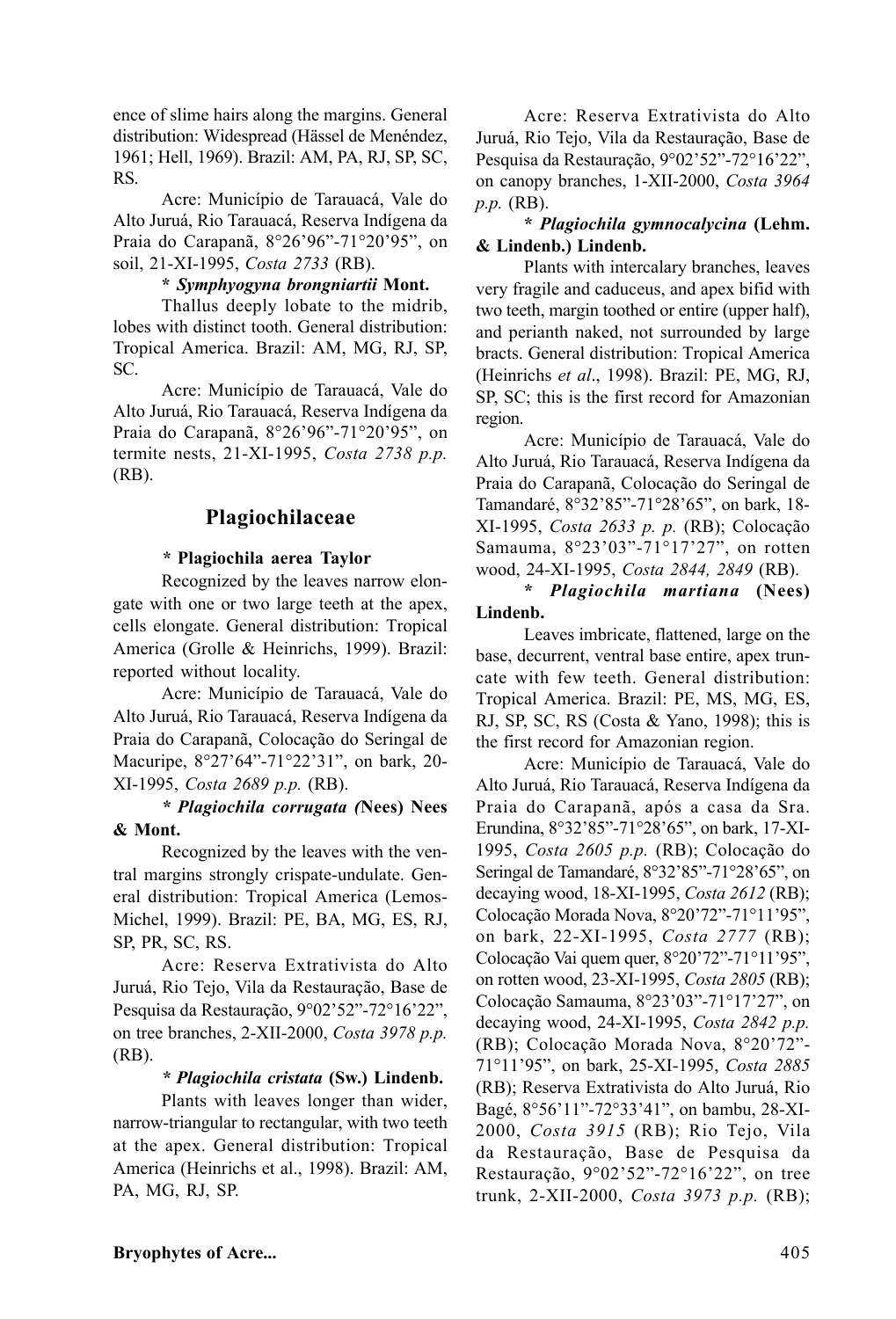Cachoeira da Boa Vista em direção a Restauração, on "salão" soil with ferns, 3-XII-2000, *Costa 3987* (RB).

### *\* Plagiochila micropteryx* **Gottsche**

Ordinary branches of the terminal-type, leaves rectangular, not imbricate, with dentate apex and ventral margins strongly recurved. General distribution: Tropical America (Inoue, 1989). Brazil: PA, BA, RJ, SP, RS; this is the first record for Amazonian region.

Acre: Reserva Extrativista do Alto Juruá, Rio Tejo, Vila da Restauração, Base de Pesquisa da Restauração, 9°02'52"-72°16'22", on bark, 30-XI-2000, *Costa 3922 p.p.* (RB).

#### **\*** *Plagiochila patula* **(Sw.) Lindenb.**

Ordinary branches of the terminal-type, dorsal and ventral leaf base long-decurrent. General distribution: Tropical America (Heinrichs *et al*., 1998). Brazil: BA, RJ.

Acre: Reserva Extrativista do Alto Juruá, Rio Tejo, Vila da Restauração, Base de Pesquisa da Restauração, 9°02'52"-72°16'22", on fallen branch, 30-XI-2000, *Costa 3927 p.p.* (RB).

### **\*** *Plagiochila raddiana* **Lindenb.**

Ordinary branches of the terminal-type, ventral leaf base extending beyond the stem forming a keel, long-decurrent, entire or toothed. General distribution: Tropical America (Heinrichs & Gradstein, 2000). Brazil: AM, PA, PE, MT, MG, ES, RJ, SP, PR, SC, RS.

Acre: Município de Tarauacá, Vale do Alto Juruá, Rio Tarauacá, Reserva Indígena da Praia do Carapanã, Seringal do Pacujá, 8°17'38"-71°06'40", on decaying wood, 15-XI-1995, *Costa 2547* (RB); após a casa da Sra. Erundina, 8°32'85"-71°28'65", on bark, 17-XI-1995, *Costa 2596* (RB); Colocação do Seringal do Sumaré, 8°30'84"-71°27'83", on the canopy branch, 19-XI-1995, *Costa 2659* (RB); 8°26'96"-71°20'95", on rotten wood of palm, 21-XI-1995, *Costa 2732* (RB); Colocação Vai quem quer, 8°20'72"-71°11'95", on bark, 23- XI-1995, *Costa 2811* (RB); Colocação Bom Jardim, 8°17'80"-71°08'60", on fallen branch, 26-XI-1995, *Costa 2912* (RB); Reserva Extrativista do Alto Juruá, Rio Tejo, Vila da Restauração, Base de Pesquisa da Restauração, 9°02'52"-72°16'22", on bark, 30-XI-2000, *Costa 3925 p.p.* (RB); on decaying wood, 1- XII-2000, *Costa 3947 p.p.* (RB); on tree trunk,

2-XII-2000, *Costa 3973 p.p.* (RB); Foz do Rio Tejo, Hospedaria, 8°57'7"-72°33'34", fallen on the soil, 6-XII-2000, *Costa 4011* (RB).

#### **\*** *Plagiochila rutilans* **Lindenb.**

Recognized by the leaves elongate with rounded apex, with small teeth, perianth with bracts. General distribution: Tropical America. Brazil: RR, AP, AM, PA, PE, BA, MG, ES, RJ, SP, SC, RS.

Acre: Reserva Extrativista do Alto Juruá, Rio Tejo, Vila da Restauração, Base de Pesquisa da Restauração, 9°02'52"-72°16'22", on shrub along "igarapé", 30-XI-2000, 1-XII-2000, *Costa 3960 p.p.* (RB).

### **\*** *Plagiochila vicentina* **Lindenb.**

Dorsal leaf base with ciliate teeth. General distribution: Tropical America (Herzog, 1931). Brazil: AM; this is the second record for Brazil.

Acre: Município de Tarauacá, Vale do Alto Juruá, Rio Tarauacá, Reserva Indígena da Praia do Carapanã, Fazenda do Barro, 8°20'71- 80"-71°11'97-91", on canopy branch, 16-XI-1995, *Costa 2584* (RB); Colocação Samauma, 8°23'03"-71°17'27", on rotten wood, 24-XI-1995, *Costa 2825* (RB); Colocação Morada Nova, 8°20'72"-71°11'95", on branch, 25-XI-1995, *Costa 2895* (RB); Reserva Extrativista do Alto Juruá, Rio Tejo, Vila da Restauração, Base de Pesquisa da Restauração, 9°02'52"- 72°16'22", on bark, 30-XI-2000, *Costa 3934* (RB).

### **Radulaceae**

#### **\*** *Radula flaccida* **Lindenb. & Gottsche**

Recognized by the funnel-shaped gemmae occurring on the dorsal leaf margin. General distribution: Tropical America, Africa and adjacent islands (Yamada, 1988). Brazil: RR, AM, PA, MG, SP.

Acre: Município de Tarauacá, Vale do Alto Juruá, Rio Tarauacá, Reserva Indígena da Praia do Carapanã, Colocação do Seringal de Tamandaré, 8°32'85"-71°28'65", on liana, 18- XI-1995, *Costa 2610 p.p.* (RB); on living leaves, 18-XI-1995, *Costa 2636 p.p.* (RB); Colocação do Seringal do Sumaré, 8°30'84"- 71°27'83", on living leaves, 19-XI-1995, *Costa 2663 p.p.* (RB); Colocação do Seringal de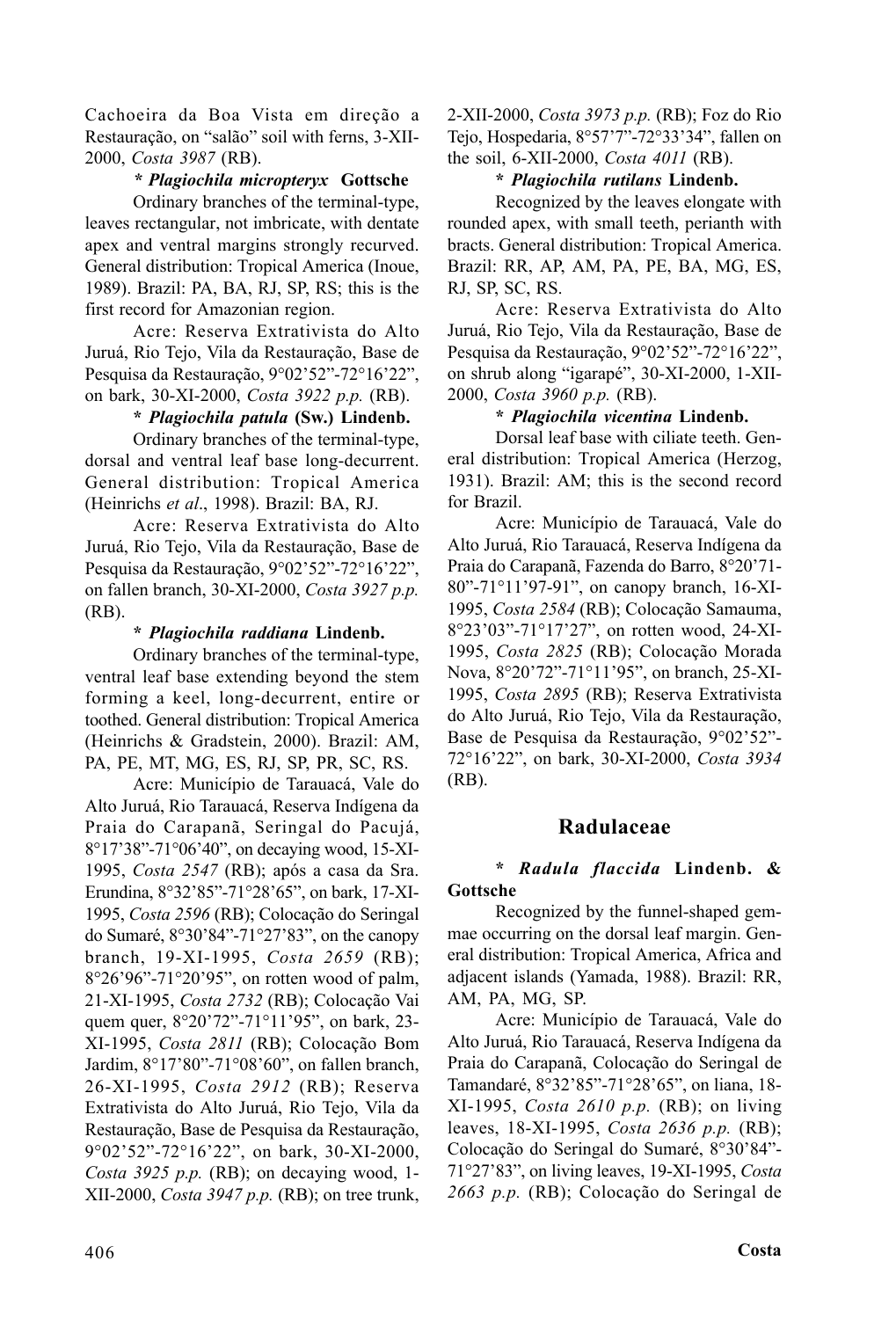Macuripe, 8°27'64"-71°22'31", on living leaf, 20-XI-1995, *Costa 2698 p.p.* (RB); Colocação Samauma, 8°23'03"-71°17'27", on living leaves, 24-XI-1995, *Costa 2838 p.p.* (RB); Reserva Extrativista do Alto Juruá, Rio Tejo, Vila da Restauração, Base de Pesquisa da Restauração, 9°02'52"-72°16'22", on living leaves, 30-XI-2000, *Costa 3933* (RB); on living leaves, 2-XII-2000, *Costa 3977* (RB).

### **\*** *Radula javanica* **Gottsche**

Leaf-lobe falcate-ovate with apex rounded to obtuse, lobule subquadrate with apex obtuse, and keel slightly sinuate to straight, covering 1/3-1/2 of stem. General distribution: Pantropical (Castle, 1966, 1968). Brazil: AM, AP, PA, PE, MG, RJ, SP, RS.

Acre: Município de Tarauacá, Vale do Alto Juruá, Rio Tarauacá, Reserva Indígena da Praia do Carapanã, 8°26'96"-71°20'95", on bark, 21-XI-1995, *Costa 2760* (RB).

#### **\*** *Radula recubans* **Taylor**

Leaf-lobe is broadly-ovate with rounded apex, lobule quadrate, slightly auriculate, apex narrowly rounded, and keel incurved covering the stem. General distribution: Tropical and subtropical America (Castle, 1966). Brazil: PA, RJ, SP, RS.

Acre: Município de Tarauacá, Vale do Alto Juruá, Rio Tarauacá, Reserva Indígena da Praia do Carapanã, Fazenda do Barro, 8°20'71- 80"-71°11'97-91", on canopy branch, 16-XI-1995, *Costa 2564 p. p.* (RB).

### **Mosses**

## **Bartramiaceae**

*Philonotis uncinata* (Schwaegr.) Brid.

Leaf with a strong-excurrent midrib, cells elongated to rectangular with a papilla in the upper angles, and in the margin projected. General distribution: Southern USA, Tropical America, Africa, and Oceania (Sharp *et al*., 1994). Brazil: RO, AC, AM, PA, PI, PB, PE, BA, MT, MG, ES, RJ, SP, SC. In Acre sampled twice times on the stream banks, sometimes mixed with *Splachnobryum obtusum*.

Acre: Município de Tarauacá, Vale do Alto Juruá, Rio Tarauacá, Reserva Indígena da Praia do Carapanã, Fazenda do Barro, 8°14'- 70°57", on bank soil along the river, 15-XI-1995, *Costa 2550* (RB); on bank soil along the river, 15-XI-1995, *Costa 2551 p.p.* (RB).

## **Brachytheciaceae**

### **\*** *Platyhypnidium aquaticum* **(A. Jaeg.) M. Fleisch.**

Aquatic plant, presenting leaves largeovate, with alar cells forming a distinct group. General distribution: Tropical America (Buck, 1998). Brazil: SP (Visnadi & Vital, 1989); this is the first record for Amazonian region.

Acre: Reserva Extrativista do Alto Juruá, Rio Tejo, Vila da Restauração, Base de Pesquisa da Restauração, 9°02'52"-72°16'22", on rotten wood along river, 1-XII-2000, *Costa s.n.* (RB).

## **Calymperaceae**

*Calymperes erosum* C. Müll.

It can be confused with *Calymperes afzelli* Sw., differing in the mamillose cancellina cells, and the gemmae ventrally on the leaf tips. General distribution: Pantropical (Reese, 1993). Brazil: RR, RO, AP, AC, AM, PA, PB, PE, BA, MT, MG, RJ.

Acre: Município de Tarauacá, Vale do Alto Juruá, Rio Tarauacá, Reserva Indígena da Praia do Carapanã, Colocação do Seringal de Macuripe, 8°27'64"-71°22'31", on bark, 20- XI-1995, *Costa 2704* (RB); 8°26'96"- 71°20'95", on palm trunk, 21-XI-1995, *Costa 2738* (RB); on palm trunk, 21-XI-1995, *Costa 2741* (RB); Colocação Morada Nova, 8°20'72"-71°11'95", on palm trunk, 25-XI-1995, *Costa 2873, 2882* (RB); Colocação Bom Jardim, 8°17'80"-71°08'60", on palm, 26-XI-1995, *Costa 2907, 2908* (RB).

### **\*** *Syrrhopodon incompletus* **Schwaegr. var.** *luridus* **(Paris & Broth.) Florsch.**

According to Reese (1993), recognized by the single teeth on the leaf margins. General distribution: Tropical America (Reese, 1993). Brazil: RR, AM, PA.

Acre: Município de Tarauacá, Vale do Alto Juruá, Rio Tarauacá, Reserva Indígena da Praia do Carapanã, Colocação Bom Jardim, 8°17'80"-71°08'60", on palm, 26-XI-1995,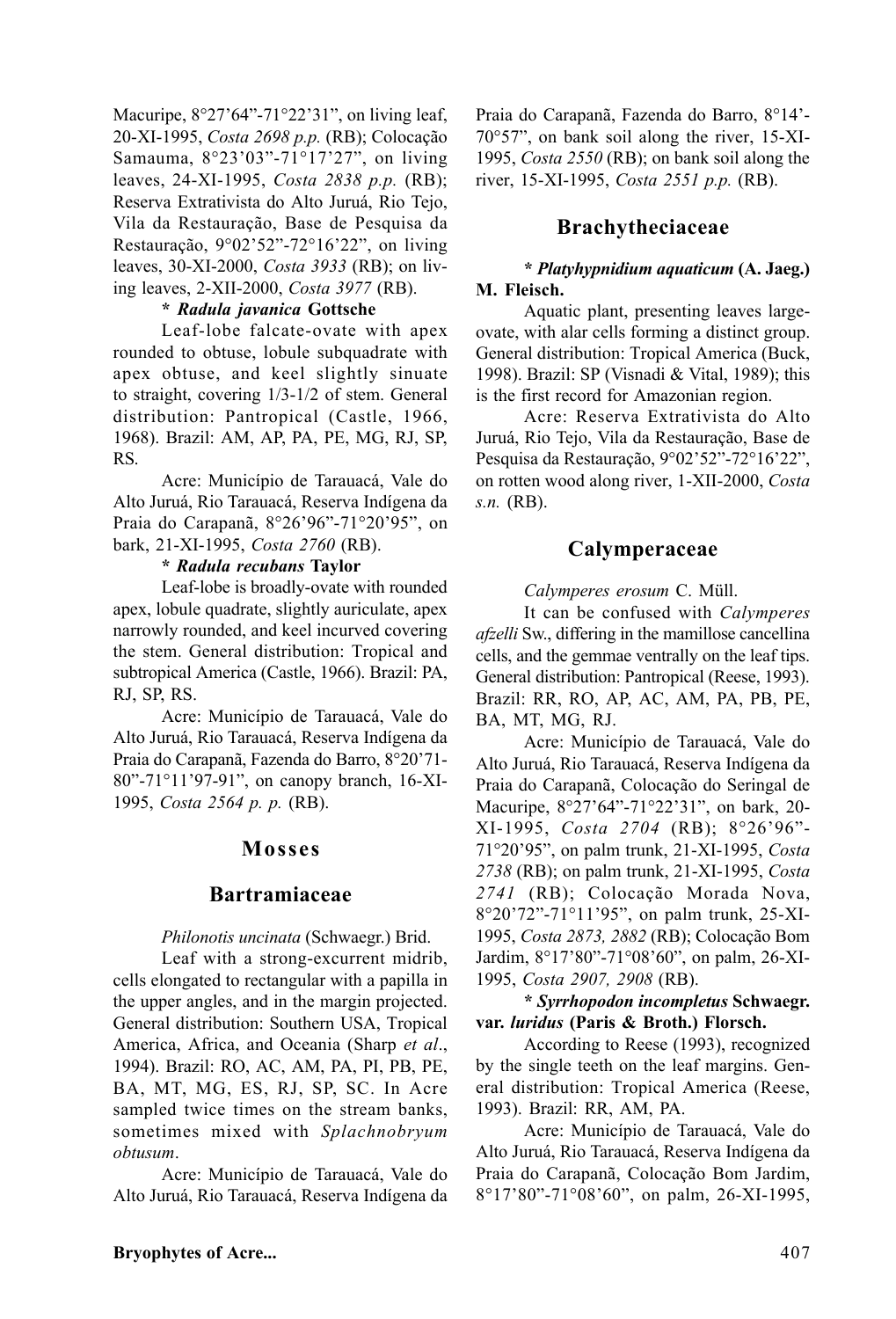*Costa 2916* (RB); Reserva Extrativista do Alto Juruá, Rio Tejo, Vila da Restauração, Base de Pesquisa da Restauração, 9°02'52"-72°16'22", on trunk of palm, 2-XII-2000, *Costa 3972 p.p.* (RB).

## **Fissidentaceae**

### *\* Fissidens anguste-limbatus* **Mitt. var.** *anguste-limbatus* **[Syn.:** *Fissidens pennula* **Broth.,** *fide* **Pursell, 1994]**

Leaves elliptic-ovate, bordered, cells smooth, cells of the vaginant lamina larger (lower half), apex round-obtuse. General Distribution: Colombia and Brazil (Churchill & Linares, 1995). Brazil: RR, RO, AM, PA, PE, FN, MT, MG, RJ, SP, PR, SC.

Acre: Município de Tarauacá, Vale do Alto Juruá, Rio Tarauacá, Reserva Indígena da Praia do Carapanã, Colocação Morada Nova, 8°20'72"-71°11'95", on rotten wood, 22-XI-1995, *Costa 2763* (RB).

## *Fissidens elegans* **Brid.**

Leaves acute to broad-acute, margin crenulate, entire to denticulate, bordered on the vaginant lamina, apex with one clear cell, costa sub-percurrent to short-excurrent. General distribution: Southern USA and Tropical America (Sharp *et al*., 1994). Brazil: RR, RO, AC, AM, PA, PE, GO, MT, MG, RJ, SP, SC. Apparently disjunct between northern and southeastern Brazil.

Acre: Reserva Extrativista do Alto Juruá, Rio Bagé, 8°56'11"-72°33'41", on termite nest, 28-XI-2000, *Costa 3911* (RB).

*Fissidens flaccidus* Mitt. [Syn.: Fissidens mollis Mitt., *fide* Bruggeman-Nannenga & Pursell, 1995]

Leaves strongly bordered, 3-4 rows of cells, border confluent at the leaf apex, costa ending below the apex. General distribution*:* Widespread in Tropical America (Churchill & Linares, 1995). Brazil: RO, AC, PA, PB, PE, BA, MG, RJ, SP, PR. According to Lisboa (1991), is usually found on soil banks and rocks along the rivers, but in Acre collected on rotten wood and soil in the forest.

Acre: Município de Tarauacá, Vale do Alto Juruá, Reserva Indígena da Praia do Carapanã, 8°26'96"-71°20'95", on soil, 21-XI- 1995, *Costa 2744* (RB); Reserva Extrativista do Alto Juruá, Rio Bagé, próximo a Base de Pesquisa da Restauração, 8°56'11"- 72°33'41", on rotten wood, 5-XII-2000, *Costa 4007* (RB).

## *\* Fissidens guianensis* **Mont.**

According to Florschütz (1964), this is a very variable species recognized by the leaves with cells bulging, uni- or pluripapillose, cells of vaginant lamina pluripapillose. General distribution: Widespread in Tropical America (Churchill & Linares, 1995). Brazil: RR, RO, AM, PA, PI, PE, GO, MT, ES, RJ, SP, SC.

Acre: Município de Tarauacá, Vale do Alto Juruá, Rio Tarauacá, Reserva Indígena da Praia do Carapanã, Colocação Samauma, 8°23'03"-71°17'27", on the base of tree trunk, 24-XI-1995, *Costa 2851 p.p.* (RB).

## **\*** *Fissidens prionodes* **Mont.**

Leaves linear-lanceolate, costa excurrent, apiculate, cells mamillose with thickened walls. General distribution: Widespread in Tropical America (Churchill & Linares, 1995). Brazil: RR, RO, AM, PA, PI, PE, BA, RJ, SP.

Acre: Município de Tarauacá, Vale do Alto Juruá, Rio Tarauacá, Reserva Indígena da Praia do Carapanã, 8°26'96"-71°20'95", on termite nests, 21-XI-1995, *Costa 2737* (RB); Fazenda do Barro, 8°20'71-80"-71°11'97-91", on bark, 16-XI-1995, *Costa 2573* (RB); on palm root, 16-XI-1995, *Costa 2577* (RB); Colocação Bom Jardim, 8°17'80"-71°08'60", on palm, 26-XI-1995, *Costa 2903 p.p.* (RB).

*Fissidens submarginatus* Buch in C. Krauss [Syn.: *F. intermedius* C. Muell., *fide* Bruggeman-Nannenga & Pursell, 1995]

Leaves lanceolate, vaginant lamina bordered by narrow and elongate cells, margin serrulate-crenulate, apex acute to apiculate, cells unipapillose, costa percurrent. General Distribution: Tropical America (Sharp *et al*., 1994). Brazil: RO, AC, AM, PA, PE, FN, BA, SP, SC. It is commonly found on soil at low altitude.

Acre: Município de Tarauacá, Vale do Alto Juruá, Rio Tarauacá, Reserva Indígena da Praia do Carapanã, Colocação Bom Jardim, Seringal Pacujá, 8°17'80"-71°08'60", on soil, *Costa 2901*, 26-XI-1995 (RB).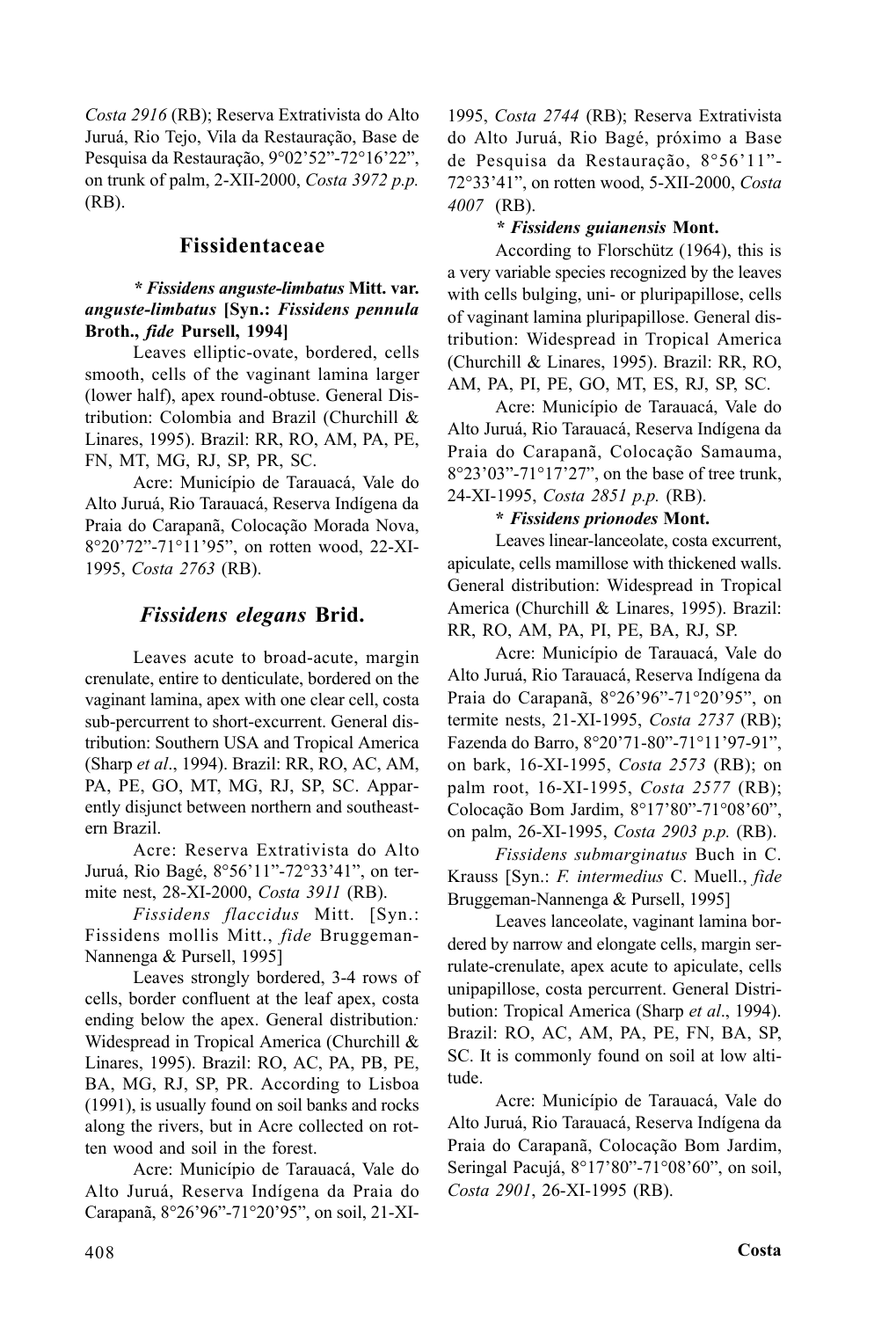## **Hypnaceae**

### *\* Phyllodon truncatulus* **(Müll. Hal.) W.R. Buck**

Recognized by the ligulate leaves, truncate leaf apex, margins strongly dentate, and cells papillose, papillae large, branched. General distribution: Tropical America and Africa (Buck, 1998). Brazil: AM, BA, SP.

Acre: Município de Tarauacá, Vale do Alto Juruá, Rio Tarauacá, Reserva Indígena da Praia do Carapanã, Colocação do Seringal de Tamandaré, 8°32'85"-71°28'65", on soil, 18- XI-1995, *Costa 2641 p.p.* (RB).

## **Macromitriaceae**

#### **\*** *Groutiella tumidula* **(Mitt.) Vitt**

Leaves oblong-lingulate, rounded to obtuse, mucronate, margins reflexed, plicate when wet. General distribution*:* Southern USA and Tropical America (Churchill & Linares, 1995). Brazil: RO, PA, RJ.

Acre: Município de Tarauacá, Vale do Alto Juruá, Rio Tarauacá, Reserva Indígena da Praia do Carapanã, Colocação Bom Jardim, 8°17'80"-71°08'60", fallen on soil, 26-XI-1995, *Costa 2911* (RB).

## **\*** *Macromitrium podocarpii* **Müll. Hal. [Syn.:** *M***.** *portoricensis* **R. S. Williams,** *fide* **Allen, 1998]**

Leaves with incurved tips, apex fragile, margin crenulate and denticulate on the base, upper cells mammillose. General distribution: Central and South America (Churchill & Linares, 1995). Brazil: RO, AM, BA. This is the fourth record for Brazil, being for a long time known only from the type specimen from Puerto Rico.

Acre: Município de Tarauacá, Vale do Alto Juruá, Rio Tarauacá, Reserva Indígena da Praia do Carapanã, Colocação Samauma, 8°23'03"-71°17'27", on decaying wood, 24-XI-1995, *Costa 2839, 2856, 2858 p. p.* (RB).

### **\*** *Schlotheimia rugifolia* **(Hook.) Schwaegr.**

Leaves very rugose, broadly oblong, apex apiculate or mucronate, cells rounded or elliptic on the upper half. General distribution: Southeast USA, Mexico, Tropical America (Sharp *et al*., 1994). Brazil: RO, PA, PE, BA, GO, MT, DF, MG, ES, RJ, SP, PR, SC, RS. It is common on branches of trees and fallen trunks.

Acre: Reserva Extrativista do Alto Juruá, Rio Tejo, Vila da Restauração, Base de Pesquisa da Restauração, 9°02'52"-72°16'22", on decaying wood, 1-XII-2000, *Costa 3947 p.p.* (RB).

## **Meteoriaceae**

### **\*** *Squamidium leucotrichum* **(Taylor) Broth.**

Plant robust, pendent, leaves oblong, apex piliform, crispate or flexuous, alar cells quadrate. General distribution: Widespread in Tropical America (Allen & Crosby, 1986). Brazil: AM, PE, BA, MG, ES, RJ, SP, PR, SC; this is the second record for the Amazonian region.

Acre: Reserva Extrativista do Alto Juruá, Rio Tejo, Vila da Restauração, Base de Pesquisa da Restauração, terra firme, 9°02'52"- 72°16'22", on bark, 30-XI-2000, *Costa 3925 p.p.* (RB).

### **\*** *Zelometeorium ambiguum* **(Hornsch.) Manuel**

Easily recognized by the branch leaves revolute on the base. General distribution: Tropical America and Africa (Manuel, 1977). Brazil: AM, MG, ES, RJ, SP, PR, SC, RS; this is the second record for the Amazonian region.

Acre: Município de Tarauacá, Vale do Alto Juruá, Rio Tarauacá, Reserva Indígena da Praia do Carapanã, após a casa da Sra. Erundina, 8°32'85"-71°28'65", on bark, 17-XI-1995, *Costa 2603* (RB).

## **Neckeraceae (= Thamnyobryaceae)**

### **\*** *Pinnatella minuta* **(Mitt.) Broth.**

Small plant, short-stipitate, leaves complanate, ligulate, costa strong, cells porulose to unipapillose. General distribution: Pantropical (Buck, 1998). Brazil: GO, SP, SC; this is the first record for the Amazonian region.

Acre: Município de Tarauacá, Vale do Alto Juruá, Rio Tarauacá, Reserva Indígena da Praia do Carapanã, Colocação do Seringal de Macuripe, 8°27'64"-71°22'31", on bark, 20- XI-1995, *Costa 2692* (RB); Colocação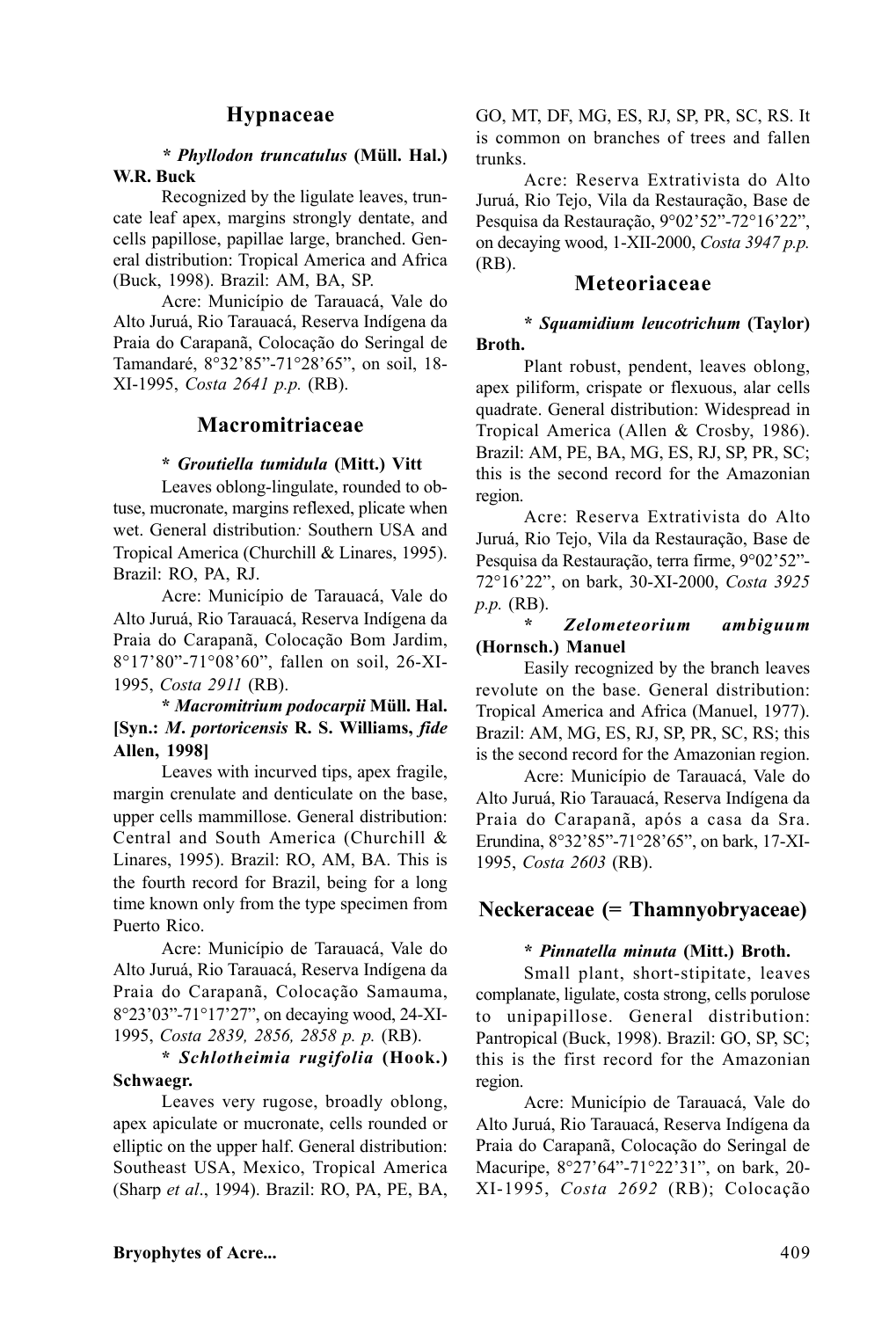Samauma, 8°23'03"-71°17'27", on liana, 24- XI-1995, *Costa 2817 p.p., 2861 p.p.* (RB); Reserva Extrativista do Alto Juruá, Rio Tejo, Vila da Restauração, Base de Pesquisa da Restauração, 9°02'52"-72°16'22", on decaying wood, 30-XI-2000, *Costa 3926 p.p.* (RB); on decaying wood, 1-XII-2000, *Costa 3948 p.p.* (RB).

## **Pilotrichaceae**

### *\*Callicostella merkelii* **(Hornsch.) A. Jaeger**

Recognized by the leaves oblonglingulate, apex truncate to acute, median cells smooth, margins serrulate on the apex and entire on the base, midrib divergent almost reaching the apex. It is similar to Callicostella pallida (Hornsch.) Aongstr. differing in the leaf median cells unipapillose. General distribution: Tropical America (Florschütz-de-Waard, 1986). Brazil: AM, PA, MG, RJ, SC.

Acre: Município de Tarauacá, Vale do Alto Juruá, Rio Tarauacá, Reserva Indígena da Praia do Carapanã, Fazenda do Barro, 8°20'71- 80"-71°11'97-91", on decaying wood, 16-XI-1995, *Costa 2587* (RB).

## *Lepidopilum affine* **Müll. Hal.**

Leaves complanate, with rounded apex, midrib long and slender, seta hispid-papillose. General distribution: Widespread in Tropical America (Churchill & Linares, 1995). Brazil: known from old collections from Amazonas and Acre, accordind to Churchill (1998), Yano (1981, 1995).

Acre: Município de Tarauacá, Vale do Alto Juruá, Rio Tarauacá, Reserva Indígena da Praia do Carapanã, Colocação do Seringal de Macuripe, 8°27'64"-71°22'31", on rotten wood, 20-XI-1995, *Costa 2693 p.p.* (RB); Reserva Extrativista do Alto Juruá, Rio Tejo, Vila da Restauração, Base de Pesquisa da Restauração, 9°02'52"-72°16'22", on bark, 1- XII-2000, *Costa 3946* (RB); on bark, 2-XII-2000, *Costa 3980* (RB).

## **Pottiaceae**

## *Barbula indica* **(Hook.) Spreng.**

Recognized by the papilla at the back of the costa and propagula on the axil leaf. General distribution*:* Southern USA, Mexico, Tropical America, and Asia (Churchill & Linares, 1995). Brazil: AC, AM, SE, BA, MG, ES, RJ, SP, PR. This is a plant typical of "salão" vegetation in Acre, growing on rock along river.

Acre: Reserva Extrativista do Alto Juruá, Rio Tejo, em direção ao Rio Bagé, on soil of salão, *Costa 3897*, 27-XI-2000 (RB); Cachoeira da Boa Vista em direção a Restauração, on rock along the river, 3-XII-2000, *Costa 3922* (RB).

## **Pterobryaceae**

### *Henicodontium geniculatum* **(Mitt.) W.R. Buck**

Secondary stems erects, leaves unicostate, margins recurved, cells unipapillose. General distribution: Florida, Tropical America, Africa, and Asia (Buck, 1998). Brazil: RO, AP, AC, AM, PA, PE, AL, BA, GO, MT, ES, RJ, SP. According to Buck (1998), it is rarely collected in the canopy, but in Acre it was sampled from decaying wood and fallen branches from the canopy.

Acre: Município de Tarauacá, Vale do Alto Juruá, Rio Tarauacá, Reserva Indígena da Praia do Carapanã, Colocação do Seringal de Tamandaré, 8°32'85"-71°28'65", on decaying wood, 18-XI-1995, *Costa 2639* (RB); Reserva Extrativista do Alto Juruá, Rio Tejo, Vila da Restauração, Base de Pesquisa da Restauração, 9°02'52"-72°16'22", on fallen branches, 1-XII-2000, *Costa 3949* (RB); Foz do Rio Tejo, Hospedaria, 8°57'7"-72°33'34", on decaying wood, 6-XII-2000, *Costa 4013* (RB).

\* *Pireella pohlii* (Hook.) Spreng.

Stipe with appressed leaves, branch leaf cells elongate, and branch leaves rounded to the insertion. General distribution: Southeastern USA and Tropical America (Buck, 1998). Brazil: RO, AM, PA, GO, MT, ES, SP, PR.

Acre: Município de Tarauacá, Vale do Alto Juruá, Rio Tarauacá, Reserva Indígena da Praia do Carapanã, after Erundina's house, 8°32'85"-71°28'65", on bark, 17-XI-1995, *Costa 2599* (RB); Reserva Extrativista do Alto Juruá, Rio Tejo, Vila da Restauração, Base de Pesquisa da Restauração, 9°02'52"-72°16'22", on decaying wood, 30-XI-2000, *Costa 3926 p.p.*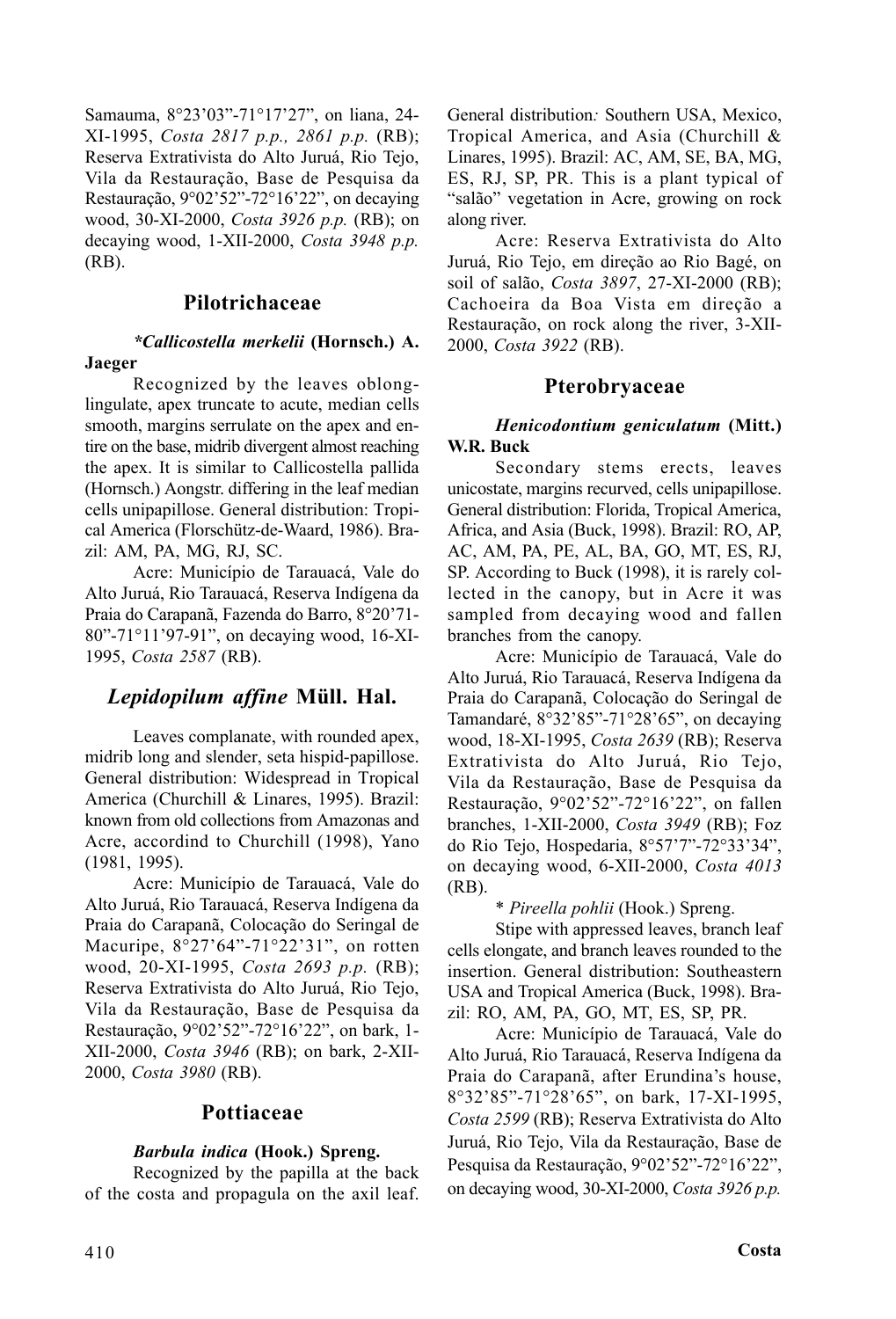(RB); on decaying wood, 1-XII-2000, *Costa 3948 p.p.* (RB).

## **Splachnobryaceae**

### *Splachnobryum obtusum* **(Brid.) Müll. Hal.**

Leaves elliptic to lingulate, rounded-obtuse, margins crenulate at the apex (single row of short cells). General distribution: Southern USA and Tropical America (Sharp *et al*., 1994). Brazil: AC, AM, CE, FN, AL, GO, MS, SP, RS. This is a plant typical of "salão" vegetation in Acre, growing on wet soil along rivers and rivulets.

Acre: Município de Tarauacá, Vale do Alto Juruá, Rio Tarauacá, Reserva Indígena da Praia do Carapanã, Fazenda do Barro, 8°14'- 70°57", on bank soil along the river, 15-XI-1995, *Costa 2551 p.p.* (RB); Colocação Morada Nova, 8°20'72"-71°11'95", on banks soil along the rivulet (igarapé), 22-XI-1995, *Costa 2768* (RB); Reserva Extrativista do Alto Juruá, Rio Tejo, on bank soil along river, 27-XI-2000, *Costa 3898 p.p.* (RB); Cachoeira da Boa Vista forward to Restauração, on bank soil along the river, 3-XII-2000, *Costa 3989 p. p.* (RB).

## **Thuidiaceae**

### *Cyrto-hypnum schistocalyx* **(Müll. Hal.) W.R. Buck & H.A. Crum**

Leaves of the secondary branches imbricate, covering the branch, periquecial leaves strongly flexuose-ciliate. According to Buck (1998), it is similar to *C. scabrosulum* (Mitt.) W. R. Buck & H. A. Crum, which presents leaves of the secondary branches loosely disposed and periquecial leaves strongly costate and not ciliate. General distribution: Southern USA and Tropical America (Buck, 1998). Brazil: RO, AC, AM, PA, MA, GO e MT.

Acre: Município de Tarauacá, Vale do Alto Juruá, Rio Tarauacá, Reserva Indígena da Praia do Carapanã, Fazenda do Barro, 8°20'71- 80"-71°11'97-91", on liana, 16-XI-1995, *Costa 2576* (RB); Colocação Vai quem quer, 8°20'72"-71°11'95", on rotten wood, 23-XI-1995, *Costa 2806 p.p.* (RB).

## **CONCLUSIONS**

Bryophyte diversity in Brazilian Amazon high, presently recorded at 514 species. The bryoflora of the state of Acre (158 species) is poorly known, as suggested by comparisions of species-richness among the Amazonian states of Brazil. More efforts are needed to document the bryophyte diversity in this important part of the Amazon. This inventory should encourage further collecting in Acre and other areas of the Amazon that remain unexplored, which will permit a better understanding of the ecology and distribution of the bryophyte collections.

## **LITERATURE CITED**

- Allen, B.H.; Crosby, M.R. 1986. Revision of the genus *Squamidium* (Musci: Meteoriaceae). *The Journal of the Hattori Botanical Laboratory,* 61: 423-476.
- Allen, B. 1998. Five new species of *Macromitrium* (Musci: Orthotrichaceae), with a key to the species of *Macromitrium* in Central America. *Novon,* 8: 113–123.
- Bischler, E. 1984. *Marchantia* L. The New World Species. *Bryophytorum Bibliotheca,* 26: 1-228.
- Bischler, E.; Bonner, C.E.B; Miller, H.A. 1963. Studies in Lejeuneaceae VI: The genus *Microlejeunea* Steph. in South America. *Nova Hedwigia,* 5: 359-411.
- Bruggeman-Nannenga, M.A. & Pursell, R.A. 1995. Notes on *Fissidens* V. *Lindbergia* 20:49-55.
- Buck, W.R. 1998. Pleurocarpous mosses of The West Indies. *Memoirs of the New York Botanical Garden,* 82: 1-400.
- Castle, H. 1966. A revision of the genus *Radula*. Part 2. Subgenus *Acroradula* section 10. *Ampliatae*. *Revue Bryologique et Lichénologique,* 34: 1-81.
- Castle, H. 1968. *Radula* (L.) Dumortier. A synopsis of the taxonomic revision of the genus. *Revue Bryologique et Lichénologique,* 36: 5-44.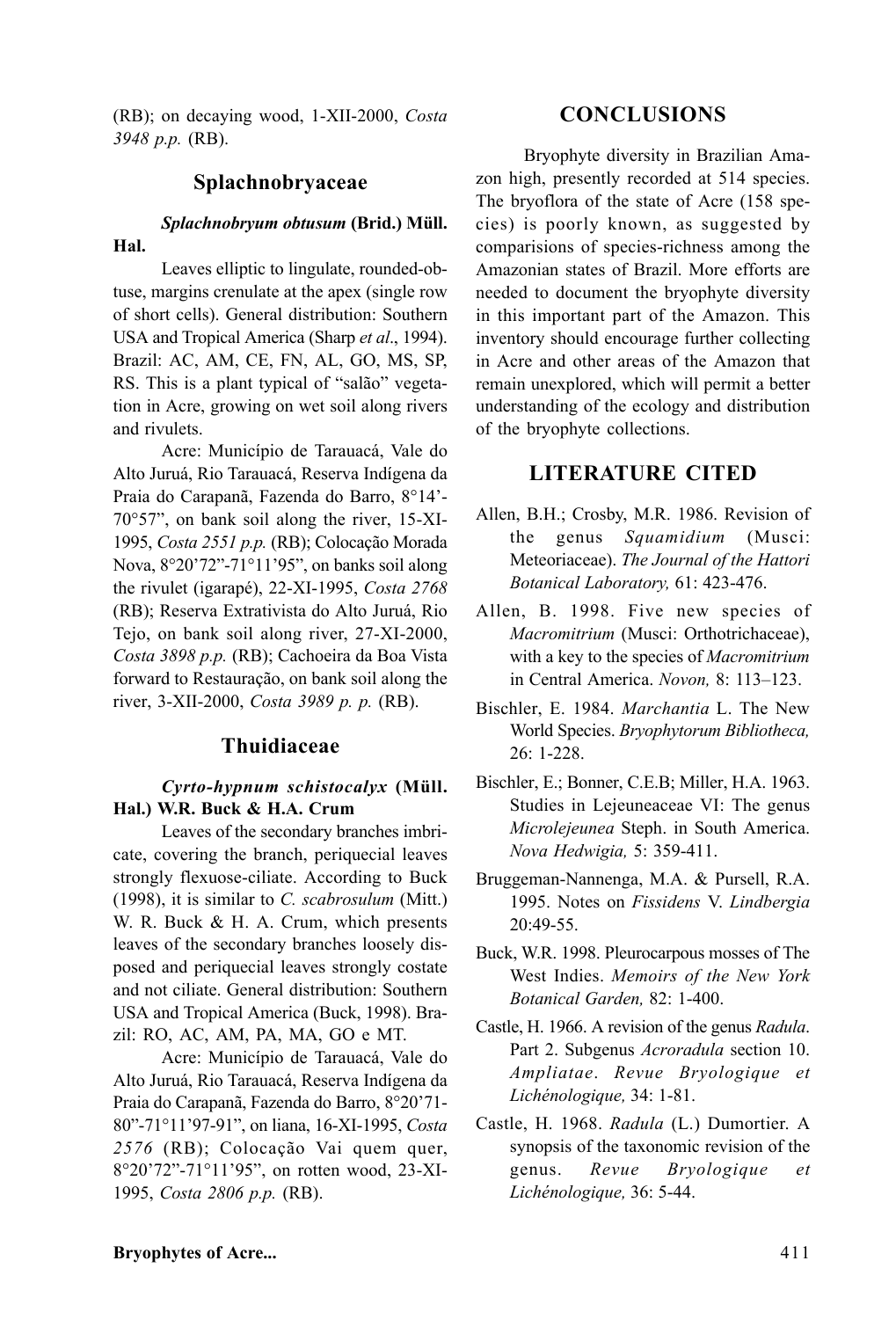- Churchill, S.P. 1998. Catalog of Amazonian Mosses. *The Journal of the Hattori Botanical Laboratory,* 85: 191-238.
- Churchill, S.P.; Linares, E.L. 1995. *Prodromus Bryologiae Novo-Granatensis: Introduction a la Flora de Musgos de Colombia*. Instituto de Ciências Naturales – Museo de Historia Natural Biblioteca "José Jeronimo Triana". Colômbia. 924 p.
- Costa, D.P. & Yano, O. 1998. Briófitas da restinga de Macaé, Rio de Janeiro, Brasil. *Hoehnea,* 25: 99-119.
- Florschütz, P.A. 1964. *Musci. Part I*. In: Lanjouw, L. (ed.). Flora of Suriname. Brill. Leiden. 271 p.
- Florschütz-de-Waard, J. 1986. *Musci. Part II*. In: Stoflers, L.; Lindeman, J.C. (eds.). Flora of Suriname*.* Brill. Leiden. 361 p.
- Gradstein, S.R. 1994. Lejeuneaceae: *Ptychantheae*, *Brachiolejeuneae*. *Flora Neotropica. Monograph*, 62: 1- 216.
- Gradstein, S.R.; Costa, D.P. 2002. The Hepaticae and Anthocerotae of Brazil. *Memoirs of the New York Botanical Garden,* 87: 1-318.
- Gradstein, S.R.; Klein R.; Kraut L.; Mues R.; Spörle J.; Becker, H. 1992. Phytochemical and morphological support for the existence of two species in *Monoclea* (Hepaticae). *Plant Systematic and Evolution,* 180: 115-135.
- Grolle, R. 1977. *Pictolejeunea* eine neue Gattung der Lejeuneoideae aus der Neotropische und Borneo. *Feddes Repertorium,* 88: 247-256.
- Grolle, R.; Heinrichs, J. 1999. Redescription and synonymy of *Plagiochila aerea* Taylor 1846 (Hepaticae), first described as *Lycopodium pinnatum* by Lamarck 1702. *Nova Hedwigia,* 68: 511-525.
- Hässel de Menéndez, G.G. 1961. Las especies sudamericanas del género *Pallavicinia*. *Boletin de la Sociedade Argentina de Botanica,* 9: 261-282.
- Hell, K.G. 1969. Briófitas talosas dos arredores da cidade de São Paulo. *Boletim da Faculdade de Filosofia da Universidade de São Paulo, Botânica,* 25: 1-190.
- Herzog, T. 1931. Die Moose der Ph. V. Lützelburgschen Reisen durch Nordbrasilien. *Hedwigia,* 71: 332-350.
- Heinrichs, J.; Gradstein, S.R.; Grolle, R. 1998. A revision of the Neotropical species of *Plagiochila* (Dumort.) Dumort. (Hepaticae) described by Olof Swartz. *The Journal of the Hattori Botanical Laboratory,* 85: 1-32.
- Heinrichs, J.; Gradstein, S.R. 2000. A revision of *Plagiochila* sect. *Crispatae* and sect. *Hypnoides* (Hepaticae) in the Neotropics. I. *Plagiochila disticha*, *P. montagnei* and *P. raddiana*. *Nova Hedwigia,* 70: 161-184.
- Inoue, H. 1989. Notes on the Plagiochilaceae, XVI. Studies on some *Plagiochila* Species in the Neotropics. *Bulletin of the National Science Museum, serie B*, 15: 35-47.
- Lemos-Michel, E. 1999. *Briófitas epífitas sobre Araucaria angustifolia (Bert.) Kunze no Rio Grande do Sul, Brasil*. Tese de Doutorado, Instituto de Biociências, Universidade de São Paulo, São Paulo. 318 p.
- Lisboa, R.C.L. 1991. *Musgos acrocárpicos do Estado de Rondônia*. Tese de doutorado. Universidade de São Paulo. Instituto de Biociências, Universidade de São Paulo, São Paulo. 406 p.
- Lisboa, R.C.L.; Yano, O. 1987. Novas ocorrências de briófitas na Amazônia Brasileira. *Boletim do Museu Paraense Emílio Goeldi*, série Botânica 3: 141-156.
- Manuel, M.G. 1977. A Monogaph of the Genus *Zelometeorium* Manuel, *gen. nov*. (Bryopsida: Meteoriaceae). *The Journal of the Hattori Botanical Laboratory,* 43: 107- 126.
- Meenks, J.L.D. 1987. Studies on Colombian Cryptogams XXVIII. A guide to the tropical Andean species of *Riccardia* (Hepaticae). *The Journal of the Hattori Botanical Laboratory,* 62: 161-182.
- Pôrto, K.C. 1989. *Analyse floristique et de la bryoflore d'une forêt de plaine et d'une forêt d'altitude moyenne dans l'état de Pernambuco (Brésil)*. Tese de Doutorado. Université de Paris XII, Val de Marne.